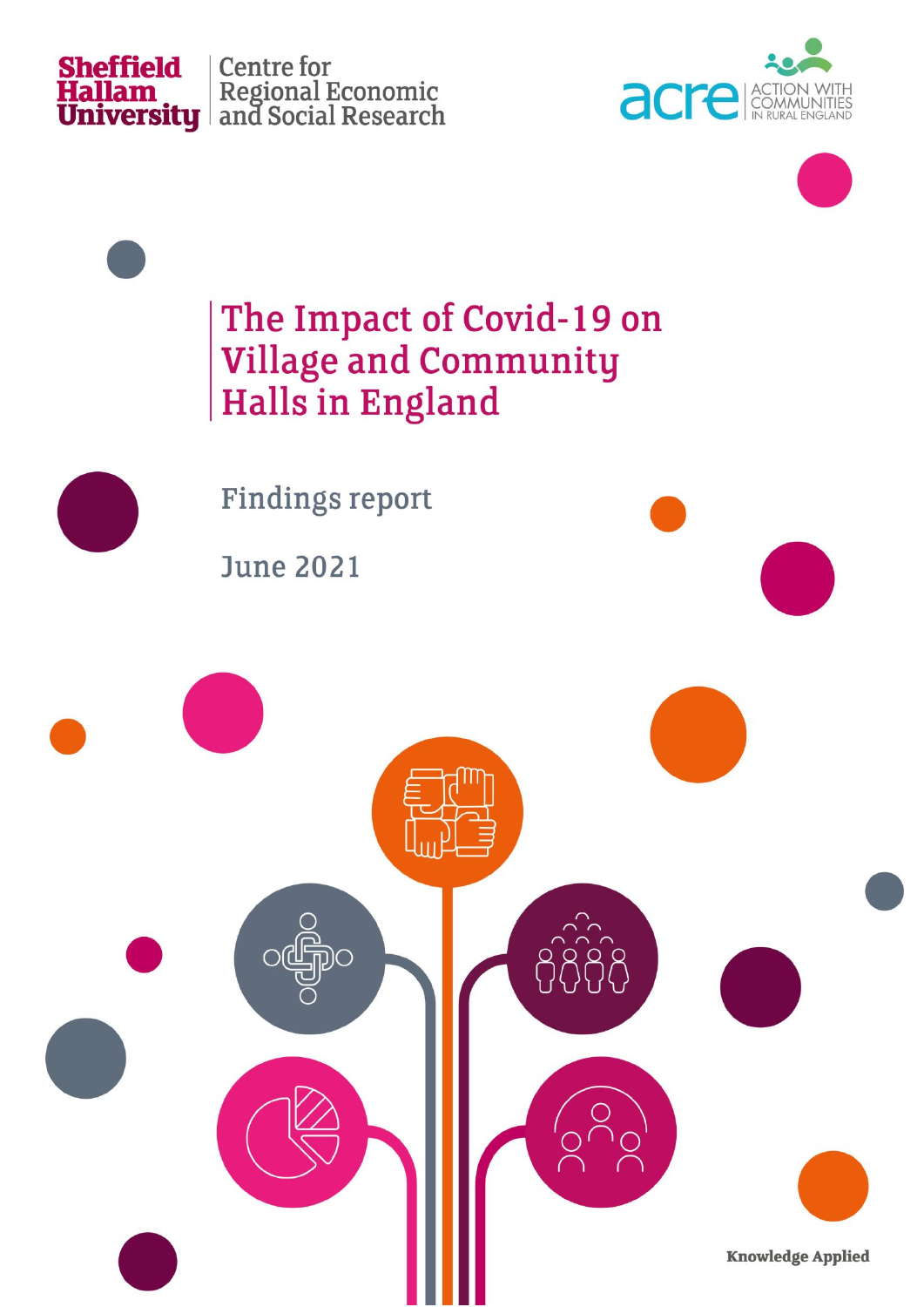# **The Impact of Covid-19 on Village and Community Halls in England**

### *Findings Report*

#### **Written on behalf of:**

Action with Communities in Rural England

#### **Authored by**:

Dr Tom Archer

Carina Skropke

June 2021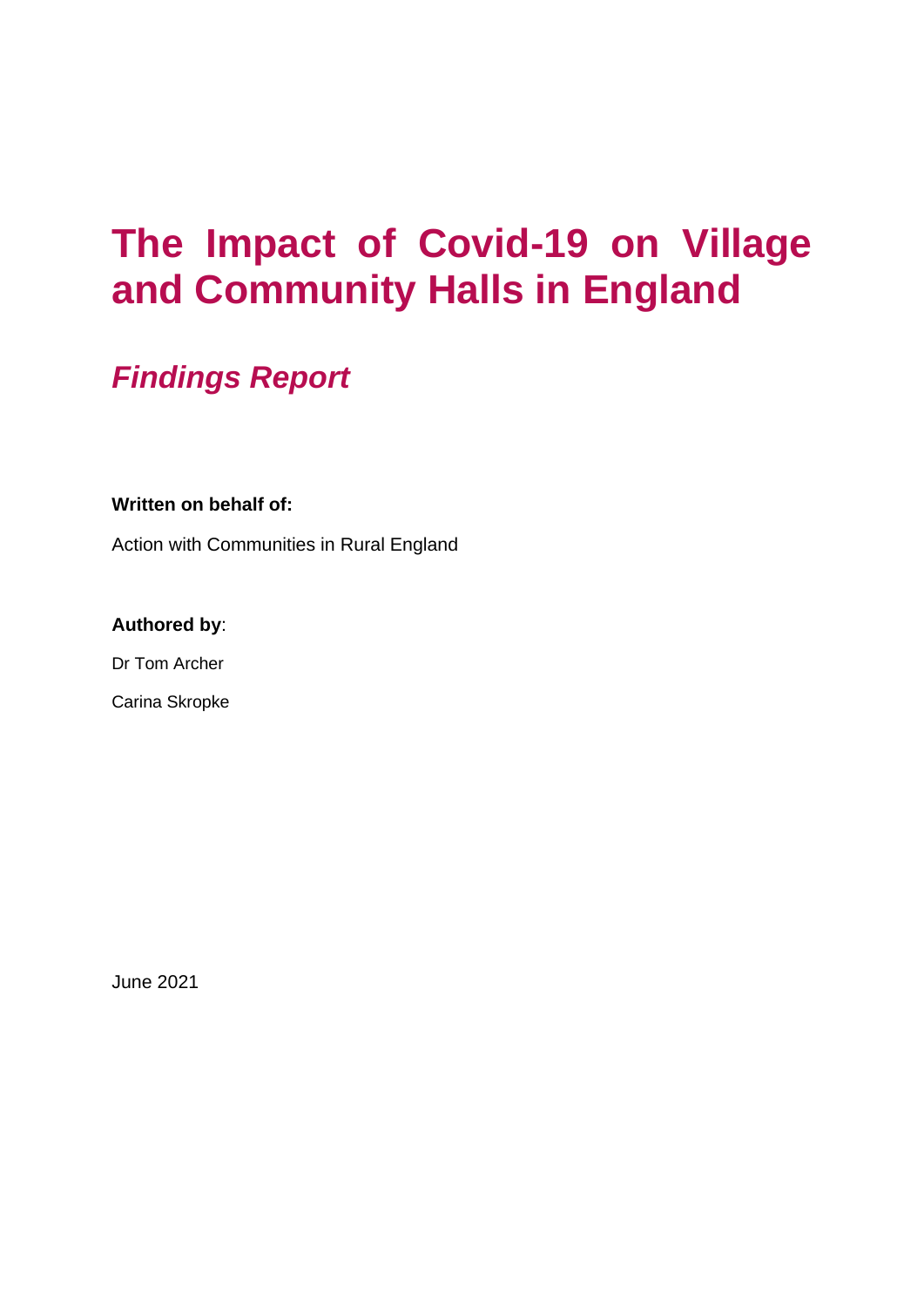# **Contents**

| 1.   |  |  |  |
|------|--|--|--|
| 1.1. |  |  |  |
| 1.2. |  |  |  |
| 2.   |  |  |  |
| 2.1. |  |  |  |
| 2.2. |  |  |  |
| 2.3. |  |  |  |
| 2.4. |  |  |  |
| 3.   |  |  |  |
| 3.1. |  |  |  |
| 3.2. |  |  |  |
| 3.3. |  |  |  |
| 4.   |  |  |  |
| 4.1. |  |  |  |
| 4.2. |  |  |  |
| 4.3. |  |  |  |
| 4.4. |  |  |  |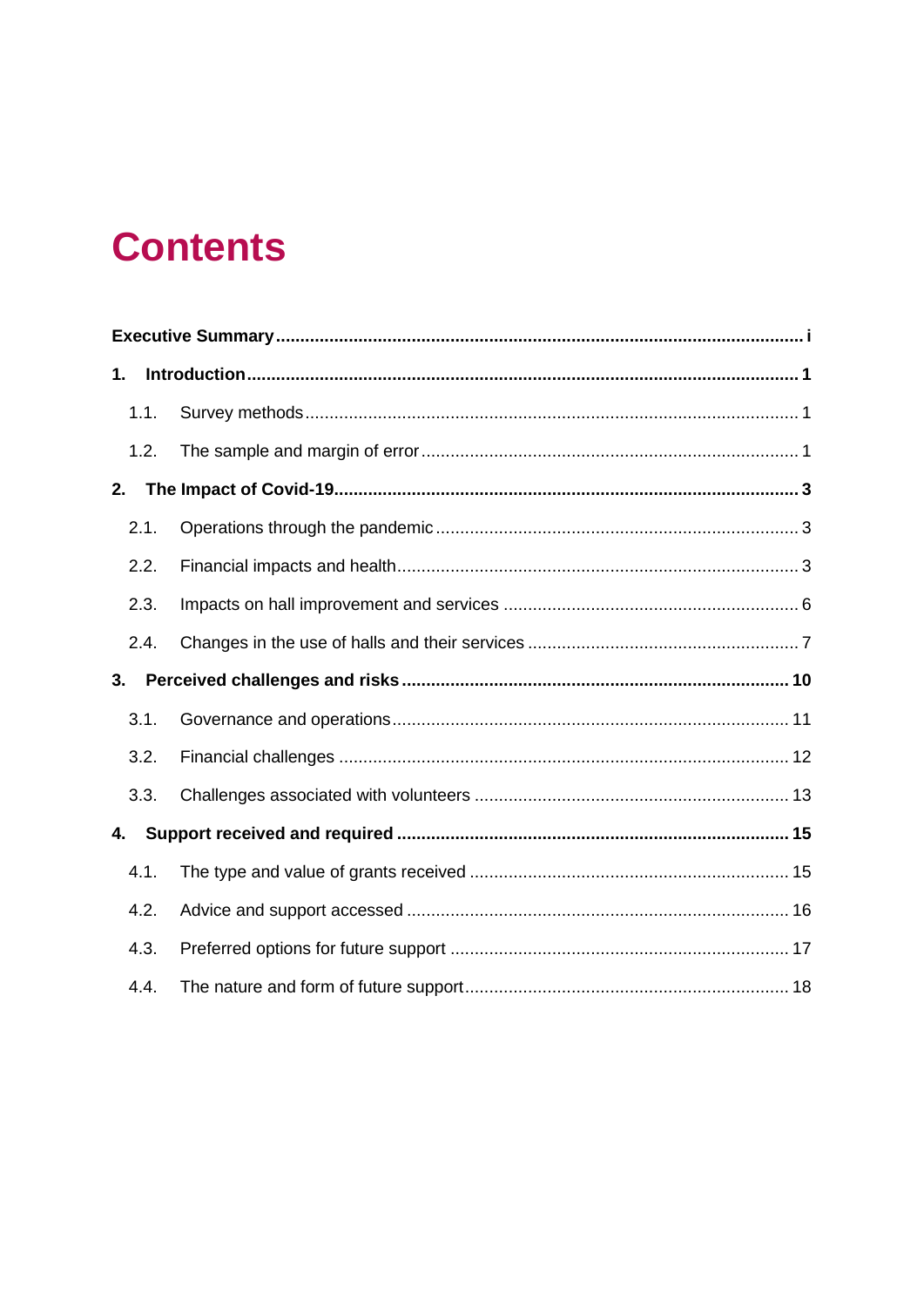# <span id="page-3-0"></span>**Executive Summary**

- Building on the Village and Community Halls Survey in 2020, this research provides insights into the ongoing impact of Covid-19, notably on the operations, governance, finances and service provision of halls. The survey was circulated to respondents from the 2020 survey and achieved 1,017 responses. The similarities between the two samples in the 2020 and 2021 aids an assessment of change, and helps us to understand the significant impact of the pandemic.
- 15 per cent of halls have played a formal role in response to the pandemic, specifically through emergency food provision, hosting NHS services (including testing and vaccinations), and the provision of childcare. The pandemic has reaffirmed the importance of halls in periods of emergency as designated places of safety**. However, this statutory status confers few additional resources, and this should be addressed where halls take on extra responsibilities**. Another cohort of halls have been wholly closed throughout the Covid-19 outbreak, with various implications for the halls themselves and their local communities.
- There are worrying signs that some halls (1.4 per cent of our sample) will not open again, and this is likely to be a minimum figure. When grossed to the national level this could mean the closure of 140 individual halls and is an indicator of the immediate need for support.
- The current financial health of halls is somewhat polarised, with around the same proportion having seen their finances improve or worsen. There appears to be a relationship between the size of the population served and a hall's financial health. Those serving bigger communities have generally seen a worsening in their financial position and heavier reliance on reserves, and this may reflect differing financial models and income streams.
- Retail, Hospitality and Leisure Grants have been highly valued, alongside other small business grants and rate reliefs. This, alongside local authority and parish council support, has enabled halls to stabilise their finances. Halls receiving Covid-19 related grants and payments were significantly less likely to see their financial position as having worsened.
- Around nine per cent of halls employing staff had reduced their staffing hours, a sign that internal capacity may be diminishing. This will have the consequence of placing even more pressure on volunteers.
- While grants and payment have stabilised, or at least mitigated, the damage to most hall finances, the long-term outlook is uncertain. Open responses suggest halls are worried about users returning, and the financial implications of this. Halls are not commercial entities, and their business models reflect this. Therefore, applying the same expectations about recovery as those for commercial enterprises will not be appropriate. There are significant and justified worries about the return of *both* volunteers and users. **We recommend urgent attention is given to some form of bridging funding or finance, so halls can survive this challenging period with its uncertainties about when users and volunteers will return.**
- Halls stated that this type of flexible grant funding is the most important form of support that could be provided. Alongside this, continued relief from business rates was deemed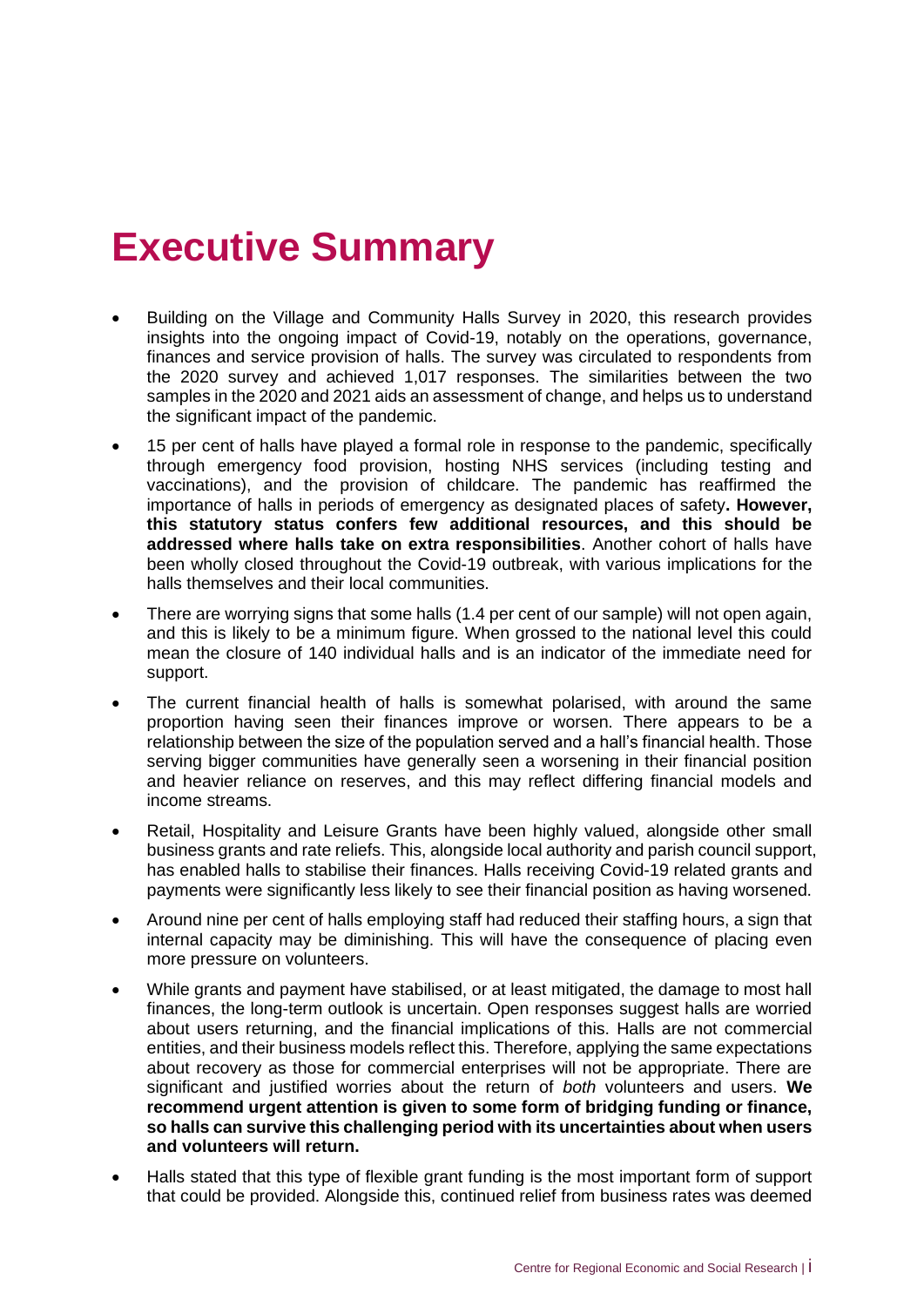critical. **It is recommended that halls across England should benefit from the mandatory and full discretionary rate relief, and policy mechanisms should be used to ensure this happens at the local authority level**. The preferred forms of support largely align with the wider community business sector, with the exception of rate reliefs. **We therefore recommend exploring broad-based interventions which could impact across the community business sector.**

- A significant number of halls that had planned improvements are now not going ahead with these. **In order to ensure these improvements are undertaken the Village Hall Improvement Grant Fund should be re-established. This could potentially target halls that had to postpone or cancel work in order to use their reserves to replace lost income**. The building of new halls, or replacement of old ones, are the *most likely* improvements to have been abandoned by respondents. In quantity only 23 respondents stated they had previously planned to replace their hall. However, eight of these projects are now no longer going ahead.
- Another cohort of halls have invested during the pandemic to improve their buildings and services, seemingly using the opportunities presented as halls have been closed. New activities are being designed to diversify the user base, and capital investments have been made to facilitate this. However, certain activities in some halls will not return, notably yoga, dance and Pilates classes. There are specific worries that older users will not return, and that related activities will fold. **We recommend that the ACRE Network undertakes work nationally to promote the availability of halls and their uses to different audiences and user groups.**
- Halls stated that the biggest problem they faced was the drop in fundraising, alongside challenges in managing services under Covid-19 restrictions and the associated pressures this placed on volunteers. There is reticence among older volunteers about returning to voluntary commitments. The difficulties recruiting new volunteers may affect the return of services and activities, as well the prospect of good governance.
- Analysis of open responses highlights three categories of support central to halls as they recovery from Covid-19: 1) increased community involvement to run and govern halls and to restart activities, 2) financial support to maintain and improve buildings, as well as enabling halls to grow their income for long term sustainability, and 3) information, advice and training on Covid-19 related regulations, and also wider issues concerning health and safety, recruitment and fundraising.
- Over half the halls responding to the survey (54 per cent) had sought advice from their village hall/community building service provided by an ACRE Network member since February 2020. 98 per cent felt this support was 'good' or 'excellent'. Although respondents emphasise the quality and importance of the information ACRE prepares and publishes, there is still a need for updated information and guidance, particularly in respect to changing regulations and the easing of restrictions. **The ACRE Network should continue to provide vital support in this area. To do this ACRE Network members need to be adequately resourced to deliver their support services.**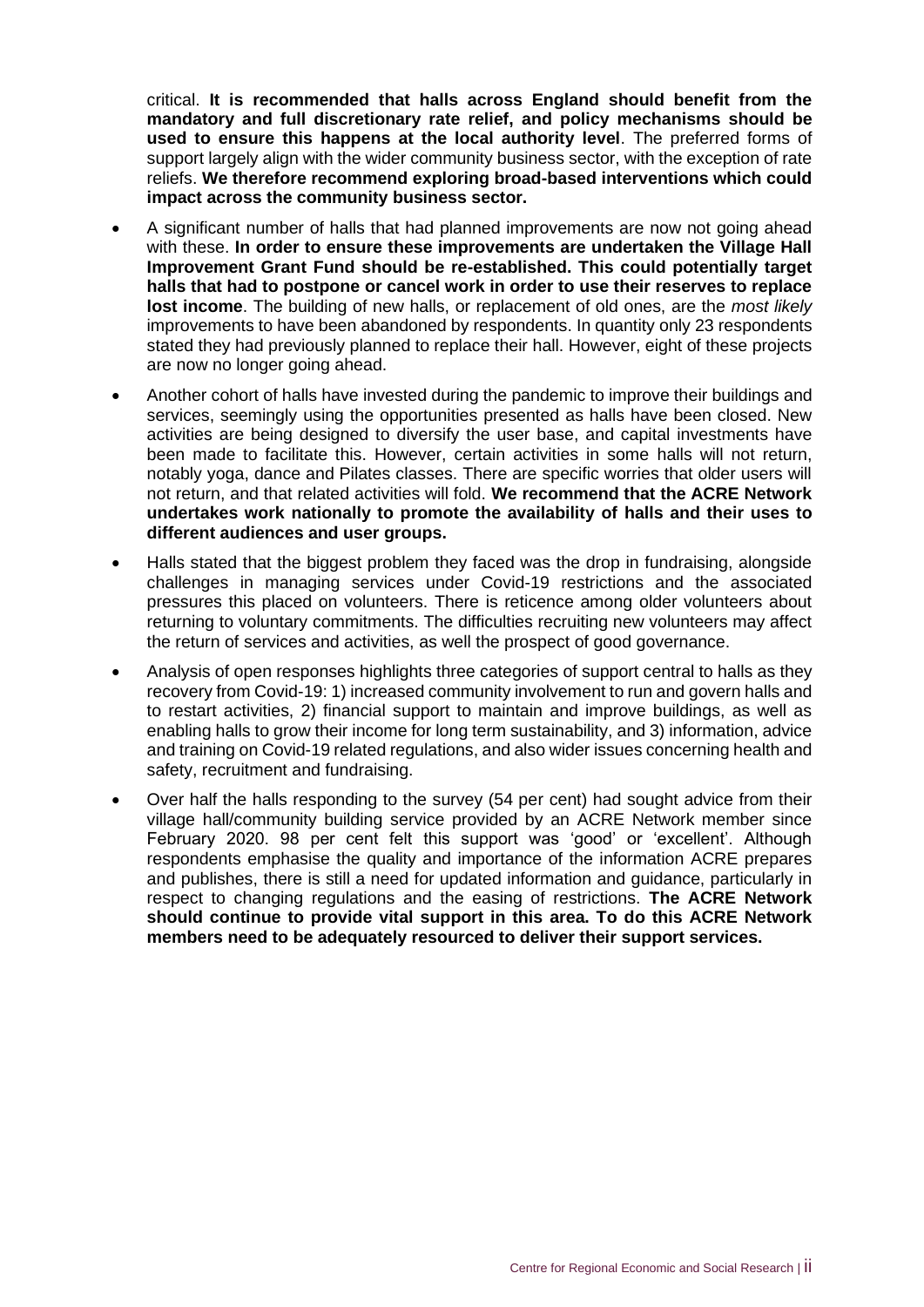<span id="page-5-0"></span>

This report builds on the extensive English Village and Community Hall Survey, undertaken in early 2020.<sup>1</sup> This former study identified a number of important findings about the governance and management of halls, their finances, environmental impact and services, and the fabric of their buildings. However, the data captured was largely gathered before the coronavirus pandemic of 2020 took hold.

It was predicted that the pandemic would have a profound effect on community buildings and the organisations managing these. Restrictions on the use of indoor and outdoor spaces, and the services provided within them, alongside the demands placed on volunteers and users at such a difficult time, was forecast to have a major impact on these important community assets. To understand the impact of the recent Covid-19 outbreak, and the capacity of halls to recover, Sheffield Hallam University were commissioned to run a short follow-up survey with a sample of halls. This survey has sought to understand not only the impact of the pandemic, but also the role of different support packages in helping halls weather the storm, the risks and challenges faced, and the support needs of halls in the immediate moment and coming months.

The following report presents the key findings from the survey. First, we outline the methods employed, the scale of responses and the margin of error in our final dataset. We then provide key insights in three sub-sections, focusing on: 1) the general impact of Covid-19 on hall governance and finances, among other things, 2) the risks and problems faced by halls as restrictions are lifted and some normality returns to their operations, 3) the kinds of support that have proved valuable, and will prove valuable in the future.

#### <span id="page-5-1"></span>**1.1. Survey methods**

The extensive surveying in 2020, alongside the immediate pressures on halls, meant this follow-up survey had to be much shorter. An online survey was designed comprising 35 questions, and this was emailed to respondents from the 2020 survey. This has enabled us to assess potential changes in specific variables over the preceding year. The survey ran from 1 March 2021 to 30 April 2021. Once the survey was closed, the data was cleaned, duplicate cases were removed, and the final dataset was analysed in SPSS and Mapinfo.

#### <span id="page-5-2"></span>**1.2. The sample and margin of error**

The final dataset contains 1,017 responses from individual halls (with 295 of these being partial responses). This response rate represents 10 per cent of all known village and community halls in England. The calculated margin of error for the typical variable,

<sup>1</sup> Archer et al (2020) *The English Village and Community Hall Survey 2020*. Accessed at: <https://acre.org.uk/cms/resources/village-hall-survey-report-2020-final-digital-edition.pdf>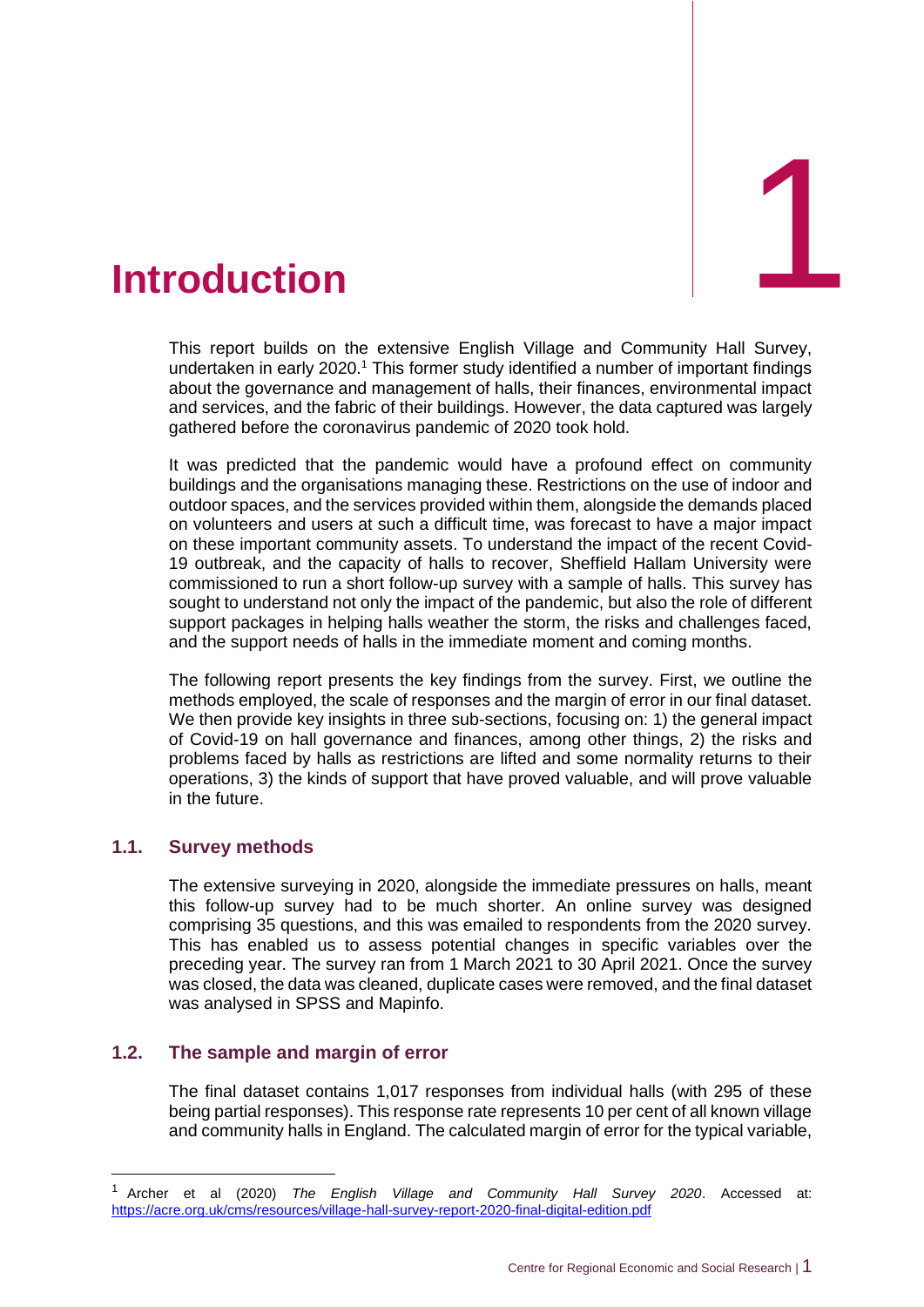with basic assumptions about distribution of data, is  $\pm 2.5$  per cent at the 95 per cent level. This means that 95 per cent of the time we would expect that the true value lies within a range of 2.5 per cent either side of the reported value. Comparisons with the 2020 survey data are possible, given the similarities between respondents in the 2020 and 2021 survey. For instance, in terms of the size of population served by halls, the two samples are very similar (Table 1). The 2021 survey also achieved a relatively even distribution of responses in terms of geography (Figure 1).

|                         | $2021 \%$ | <b>2020 %</b> |  |
|-------------------------|-----------|---------------|--|
| <b>Up to 300</b>        | 16.0      | 15.9          |  |
| $301 - 600$             | 19.0      | 21.1          |  |
| $601 - 1,000$           | 16.2      | 15            |  |
| $1,001 - 2,000$         | 16.4      | 16.6          |  |
| $2,001 - 4,000$         | 15.3      | 15.1          |  |
| $4,001 - 10,000$        | 11.8      | 10.4          |  |
| <b>More than 10,001</b> | 5.3       | 5.8           |  |
| <b>Total</b>            | 100.0     | 100           |  |

#### **Table 1: Populations served by respondent halls, 2021 and 2020 samples**

Base: 856 halls



#### **Figure 1: Distribution of respondents (number of respondent halls)**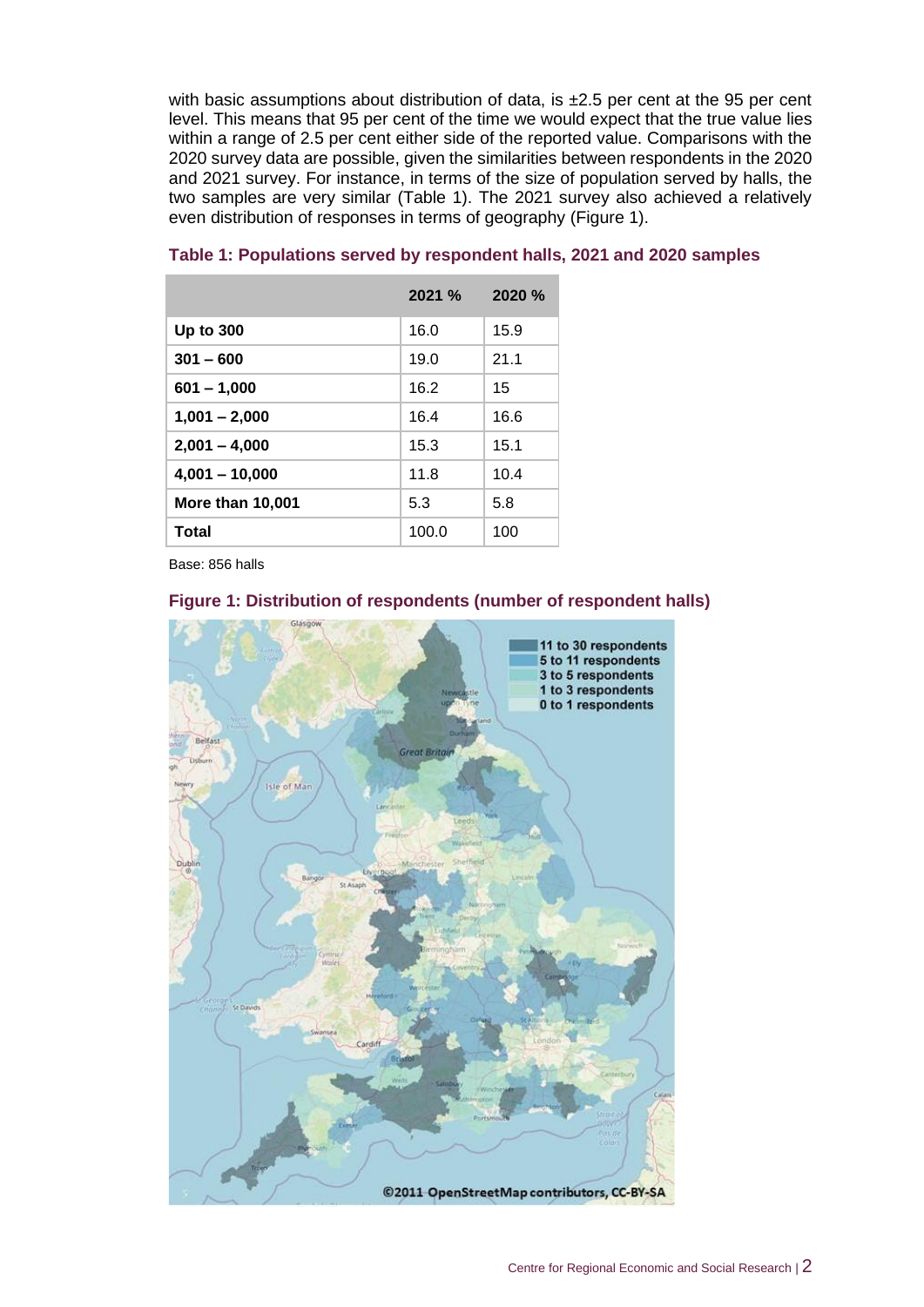

# <span id="page-7-0"></span>The Impact of Covid-19

The following section assesses responses to the survey to present a picture of the impacts of Covid-19 on halls through 2020 and early 2021. The section starts by looking at the operational status of halls over the past year, before exploring how the pandemic has affected their finances, improvement plans, and the use and services offered by halls.

#### <span id="page-7-1"></span>**2.1. Operations through the pandemic**

Just over 40 per cent of respondent halls to the 2021 survey suggested they had continued to operate, at least in part, during the pandemic. Nearly two thirds of these respondents had opened all or part of their halls, except during lockdowns. There is evidence that some halls have, albeit in part, remained functional even during the lockdowns. Approximately 85 halls responded in this way, suggesting they were being used for some essential provision or services. **As discussed further below, halls have played a valuable role in local action and service provision during the pandemic, not least in providing a base for emergency food provision and space for vital childcare in the second and third lockdowns**.

While some halls have opened during the pandemic, the majority have in fact been largely closed. When asked if they had continued to operate during the course of the pandemic, 59 per cent of halls said 'No'. Interrogating these responses suggests that over 86 per cent of these had been closed throughout, except for essential maintenance/security checks, but that they did anticipate reopening in future.

Despite these positive signs of future provision, there are a worrying number of halls that have been closed and do not anticipate reopening. Within our sample this accounts for 1.4 per cent of respondents, and this may be a minimum figure given it was only presented as a response option to halls that had not continued to operate during the pandemic. **When we gross up to the total number of village and community halls in England, this could equate to the closure of some 140 halls across the country. This is a critical warning sign and suggests some halls need immediate support to continue.** 

#### <span id="page-7-2"></span>**2.2. Financial impacts and health**

Changes in income and expenditure have been significant, though patterns in this are perhaps not as obvious as one might expect. The most obvious change has been that fewer halls are generating large revenues (Figure 2). Approximately 19 per cent of halls had income over £25,000 in 2019–20, but this fell to 13 per cent of halls for 2020– 21. It is important to note that these figures exclude various grant support and furlough payments, so clearly this evidences the lost income from hiring, fee-earning service provision etc.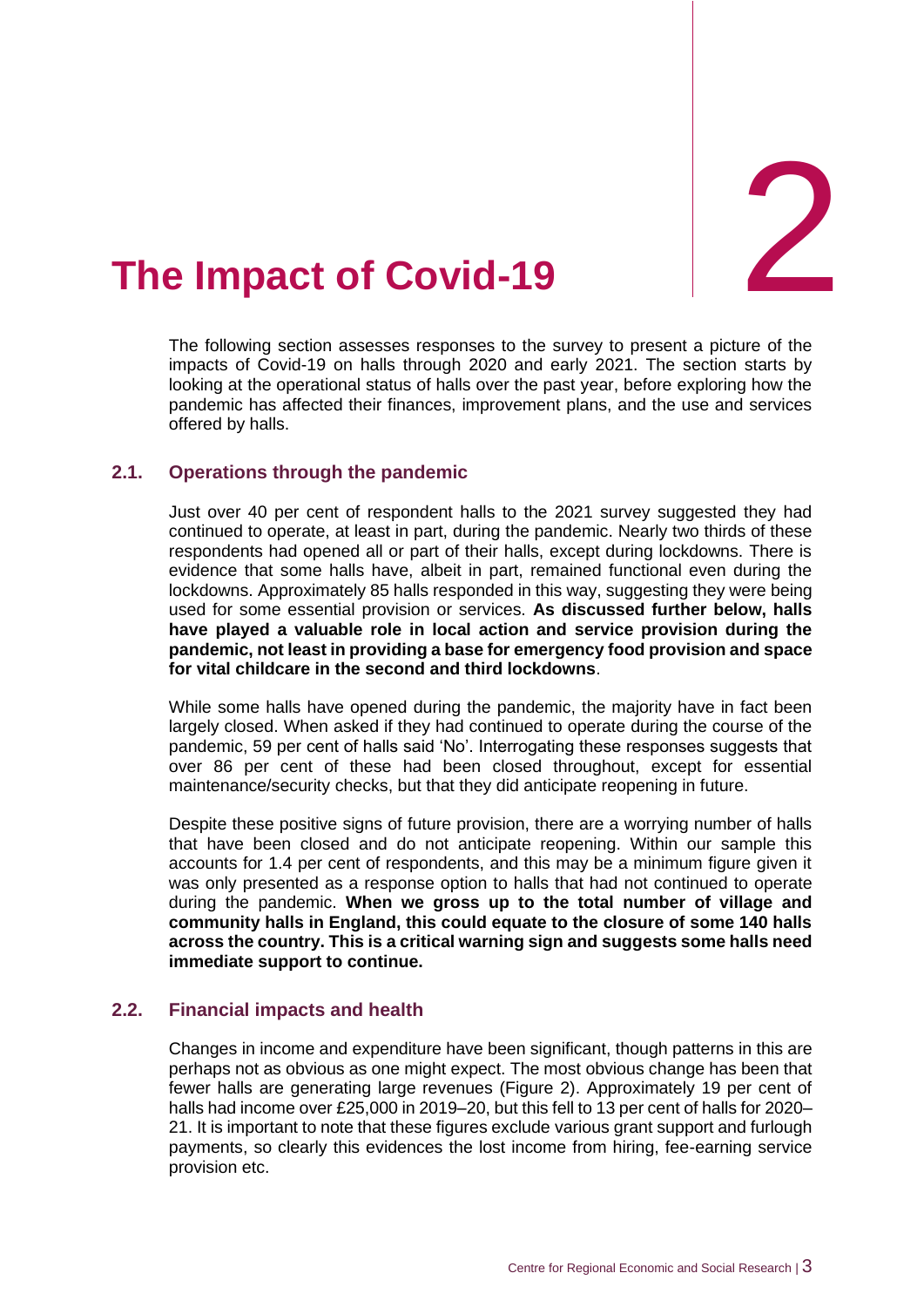The picture on running costs is slightly different. There is a marked increase in the proportion of halls with low running costs in 2020–21 (less than £5,000), with fewer halls reporting higher running costs in 2020–21 (over £25,000). This is to be expected given the restrictions imposed through the lockdown.



#### **Figure 2: Changes in income and expenditure on running costs**

Base: 778 and 730 halls

Respondents were asked about the amount of support they had received through Retail, Hospitality and Leisure (RHL) Grants, and discretionary or other Covid-19 grants. The total amount received, from the 633 respondents completing this question, equated to £7.99m, or £12,600 per hall. **Crucially, our 2020 survey established that halls, on average, generated £12,000 in fee income per year, so there is a match between the support provided through the pandemic and the significant lost income due to the restrictions.** Reflecting on the potential closure of halls outlined above, perhaps financial pressures are not the only factor in explaining this.

When asked how the financial health of their hall had changed over the last year, there was divergence in views. For some (33 per cent) their finances had either improved or improved a lot, whereas for a similar proportion (34 per cent) their finances had either worsened or worsened a lot. Explaining some of this divergence is the size of the community served. When we look at responses in relation to this variable, we see a clear pattern: **halls serving larger populations are much more likely to have experienced worsening financial health over the preceding year**. Using the null hypothesis that there is no association between population size served and financial health, we applied a Phi coefficient test and found a significant negative association,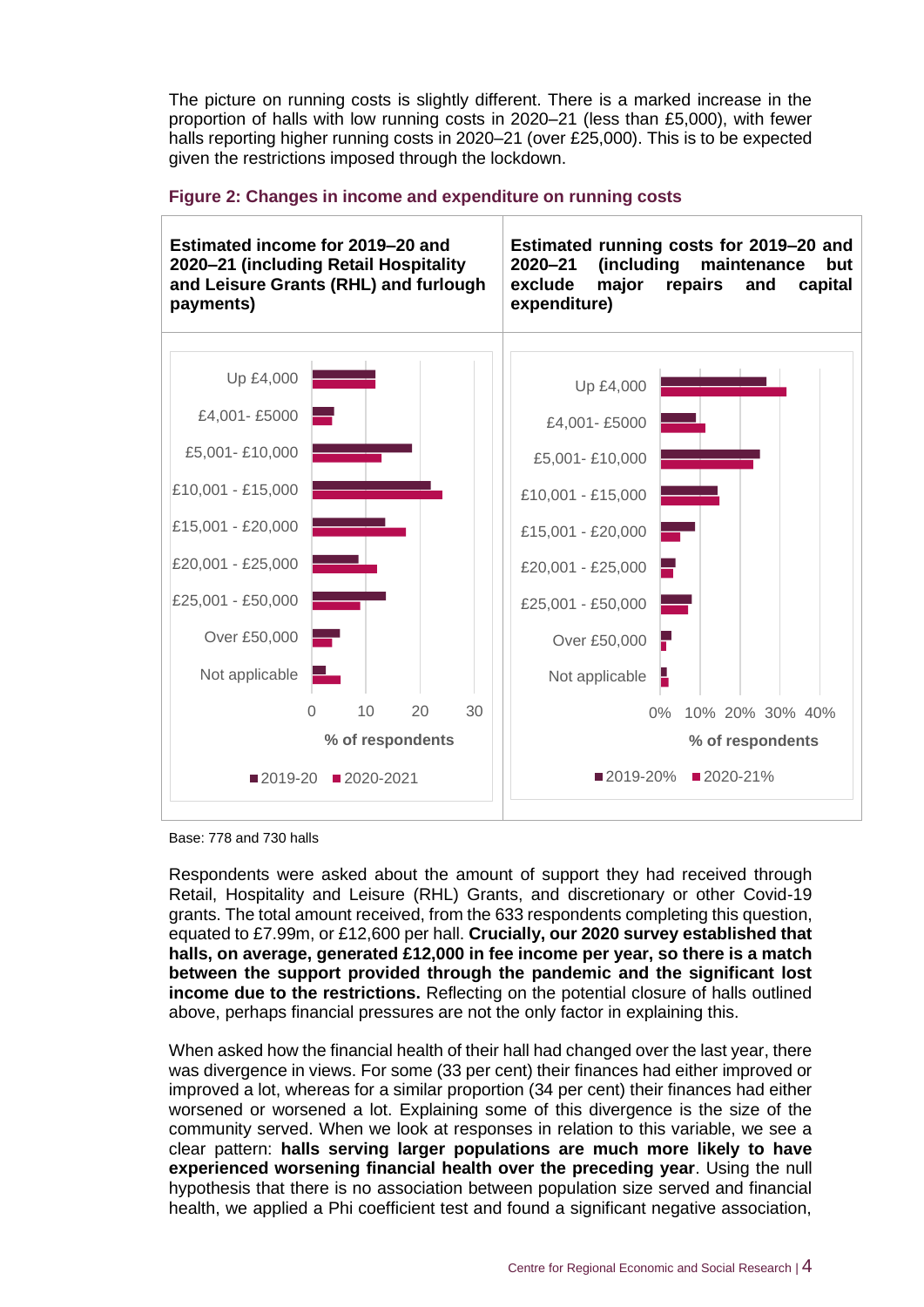$\Phi$  = -.259, p=.000. As evidence for this, 79 per cent of halls serving populations over 4,000 in size identify their financial situation as having worsened, much higher than the proportion of halls serving populations of less than 4,000 people (45 per cent).

|                           |                                       | Worsened | <b>Improved</b> | <b>Total</b> |
|---------------------------|---------------------------------------|----------|-----------------|--------------|
| <b>Smaller population</b> | Count                                 | 181      | 225             | 406          |
| served (<4,000)           | % within smaller<br>population served | 44.6%    | 55.4%           | 100.0%       |
| <b>Larger population</b>  | Count                                 | 67       | 18              | 85           |
| served (>4,000)           | % within larger<br>population served  | 78.8%    | 21.2%           | 100.0%       |

| Table 2: The relationship between size of community served and perceived |  |  |  |  |  |  |
|--------------------------------------------------------------------------|--|--|--|--|--|--|
| financial health                                                         |  |  |  |  |  |  |

Base: 491 halls

The size of community served may be a proxy for other causally operative factors. It may be associated with the scale of a hall's income, their business models and/or diversity of income streams. Exploring this further, we looked at perceptions of financial health in relation to whether, in 2020, halls had received any income through enterprise or trading. We sought to match as many 2021 respondents as possible to their responses in 2020, and to identify those that provided answers on both their income streams and financial health.

Those stating that their financial position had worsened over the previous year were almost twice as likely to have been engaged in trading or enterprise than those who said their financial position had improved. This suggests that there are factors associated with the nature of hall's income and their business models, in addition to the size of community served, which may explain varying perceptions of financial health.

Over a quarter of halls (26 per cent) have needed to use their reserves to meet their running costs over the previous year. While over 25 per cent of respondents had seen their reserves reduced in 2020–21, just under a third (32 per cent) had seen their reserves increase. **This differentiation suggests there is a cohort of halls in worsening financial health, but another cohort with greater resources than they have previously seen.** It is possible that a number of halls have put some or all of their Covid-19 grants into their reserves. Exploring this further, we looked at variation in grants and payments by the level of free reserves held by halls. Those stating that their reserves had 'reduced' or 'reduced a lot' had received approximately £4,000 less in Covid-19 grants and payments, compared to those who stated their reserves had 'increased' or 'increased a lot'.

Again, this relationship may be linked to hall size or size of population served. Among those serving smaller populations (of less than 4,000 people), 22 per cent suggested their reserves have reduced to some extent, compared to 38 per cent for those serving populations greater than 4,000.

There is a substantial difference in the perceived financial health of those halls receiving RHL, discretionary or other Covid-19 grants and furlough payments, and those halls that did not. Of those halls for whom we can establish no such grants had been received, 80 per cent saw their financial situation as having worsened. Less than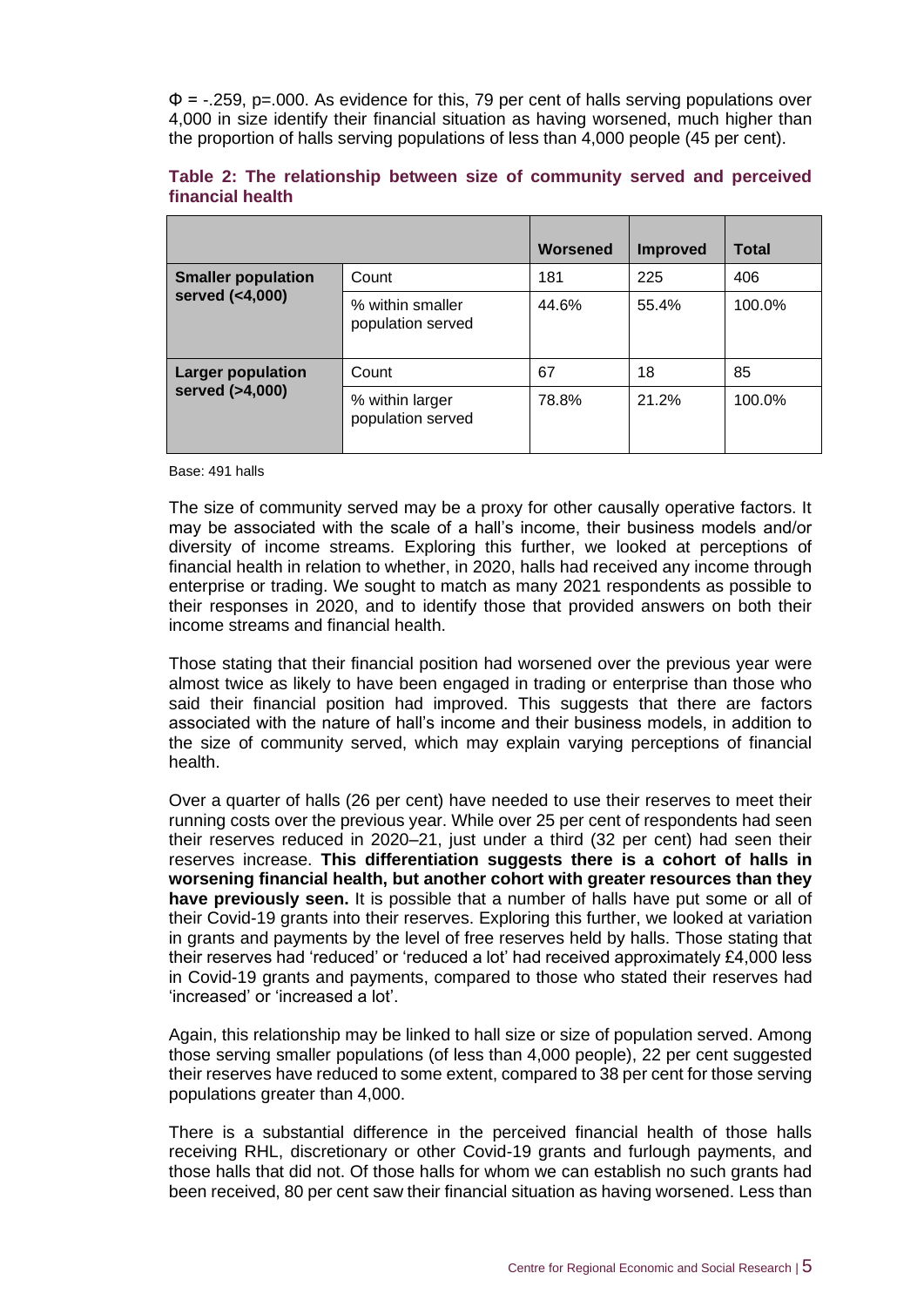30 per cent of halls receiving these grants and payments saw their finances being worse than previously seen.

A minority of halls will have drawn on furlough payments, given that only 17 per cent of the sample had previously employed staff. **For these halls, nine per cent had decreased their staffing hours as a result of Covid-19. This adds to evidence below about potential impacts of the pandemic on the internal capacity within some halls.**

There is greater optimism about the financial outlook. While 33 per cent of halls felt their hall's financial position had worsened over the previous year, only 19 per cent felt this would continue over the coming three years. Interestingly, there does not seem to be a strong association between responses on financial outlook and population size served.

#### <span id="page-10-0"></span>**2.3. Impacts on hall improvement and services**

Of the different improvements that were planned to halls, there are disparities between those still to be undertaken and those that are no longer going ahead. Across the sample we identified 151 halls where at least one type of improvement was previously planned but no longer being carried out. **Of those halls planning to replace their old hall, over a third had abandoned these plans. Similarly, a high proportion of those planning to build a new hall were now not planning to do so**. Lower proportions were evident for other types of improvement, but still over 10 per cent of those planning upgrades to equipment, fixtures and fittings will now not undertake this work. It is important to note numerical differences also, as well as the variation in proportions. Over 350 of the halls surveyed had - prior to Covid-19 - planned some improvements to equipment, fixtures and fittings, while only 15 planned to replace their old hall. Hence, there is a *quantitative difference* in these planned improvements, and how many will not now go ahead.



#### **Figure 3: Proportion of planned improvements no longer going ahead as scheduled**

Base: 151 halls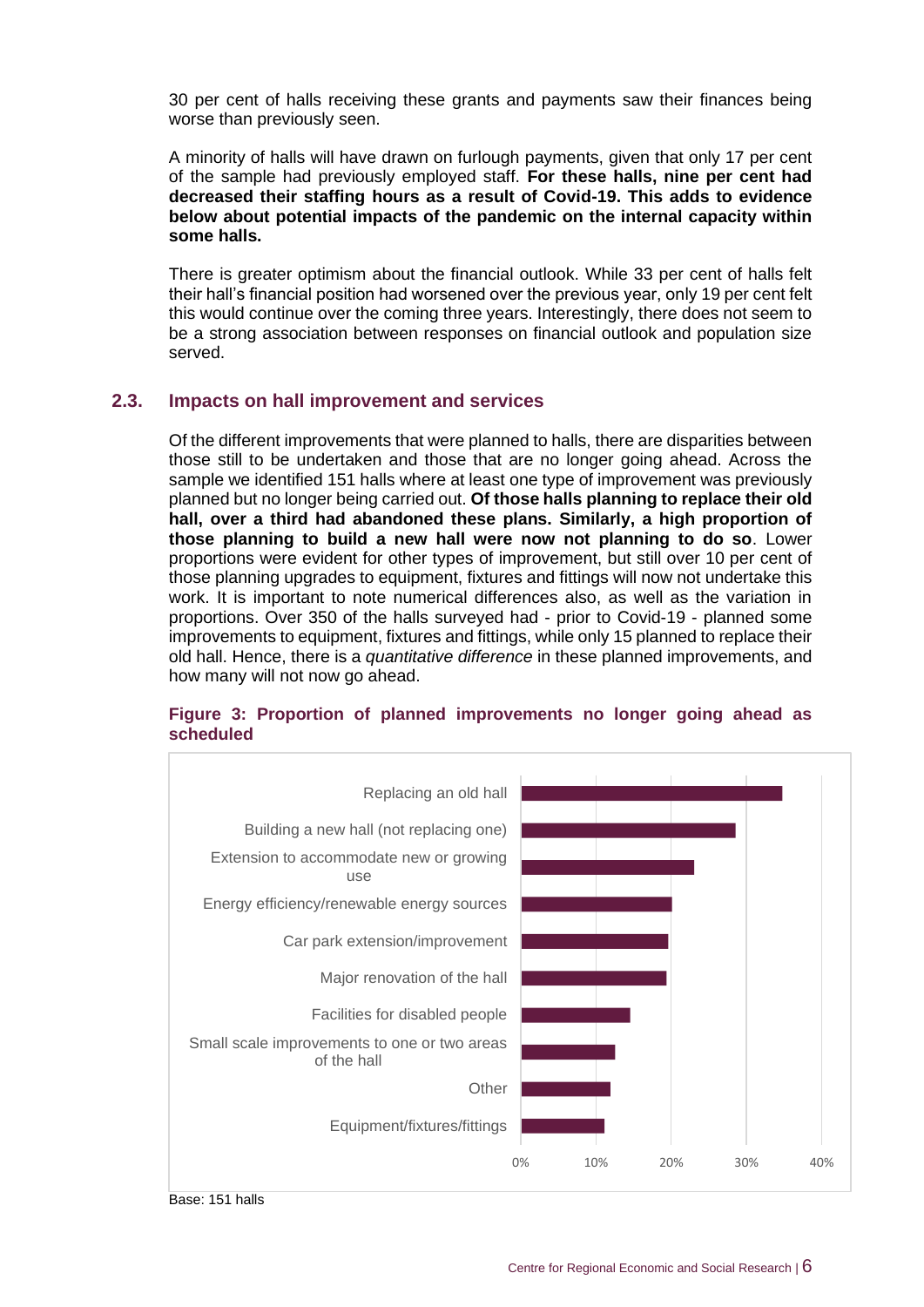Exploring the responses of those 151 halls that had planned improvements but no longer intended to complete the work is revealing. **These halls were more likely to state that in 2020–21 they had used their reserves to meet their running costs. 33 per cent of this sub-sample had used reserves during the pandemic, as opposed to only 26 per cent in the wider sample.** This suggests that trade-off decisions are being made, where halls needing to use their reserves for running costs may be cancelling planned improvements. This insight may help target future grant and financial support. Perhaps unsurprisingly, 38 per cent of halls no longer undertaking planned improvements perceive their financial position to have worsened, 5 percentage points more than the sample as a whole. **In order to ensure these improvements are undertaken, the Village Hall Improvement Grant Fund should be re-established. This could potentially target halls that had to postpone or cancel work in order to use their reserves to replace lost income.**

#### <span id="page-11-0"></span>**2.4. Changes in the use of halls and their services**

A significant proportion of halls have been used over the last year as part of the response to Covid-19. Approximately 15 per cent of halls responding had been used in support of NHS activities or other community services. Nearly half of these halls had been involved in some form of food or delivery provision and/or foodbank service. Some of these were still running in early 2021; as one hall put it, they were still making '*emergency food boxes…300 made up for the community and still ongoing but scaled down.'* Many other halls had hosted Covid-19 testing centres, vaccination days, blood donation sessions, and pop-up shops and post offices, while others had been involved in making protective equipment and 'scrubs'.

**When analysing this data, it becomes clear that halls have played a key role in local responses to Covid-19 - serving to underline the vital role they play in delivery of services. Given the role performed by halls in emergencies such as Covid-19, there is a case for additional resources to be offered where additional responsibilities are borne.**

Our survey asked halls about new activities and services planned for when halls can reopen fully. Responses focus on new classes, particularly those relating to sport, yoga and other physical activities, as well as those targeting children and young people. For a small number of halls that are operating as new venues, having been developed over the course of the pandemic, this issue is particularly significant as they seek to maximise usage of a new building.

*'We have a brand new hall, completed last summer. We have a wedding booked and returning fitness activities. Wine classes, lunches for elderly and WI will recommence. We plan more fitness classes, film nights, wine classes, promote Kids Club, M&Toddlers, sports events…'*

Financial imperatives are clear in hall responses, with significant mention of fundraising events. This correlates with responses below about halls' biggest challenge being a decrease in fundraising. As one respondent put it, in reference to planned activities, they will be organising '*just lots of community fundraising events*.'

Perhaps equally important is the sense that halls are ever more aware of their role in bringing people together after significant time apart. When asked about future plans, '*becoming more of a community venue'* and '*trying to increase the amount of local people involve[d]*', are just some of the responses that exemplify this. Halls are planning '*functions for community get-togethers*' and they are also investing, or have invested, capital resources to expand their use: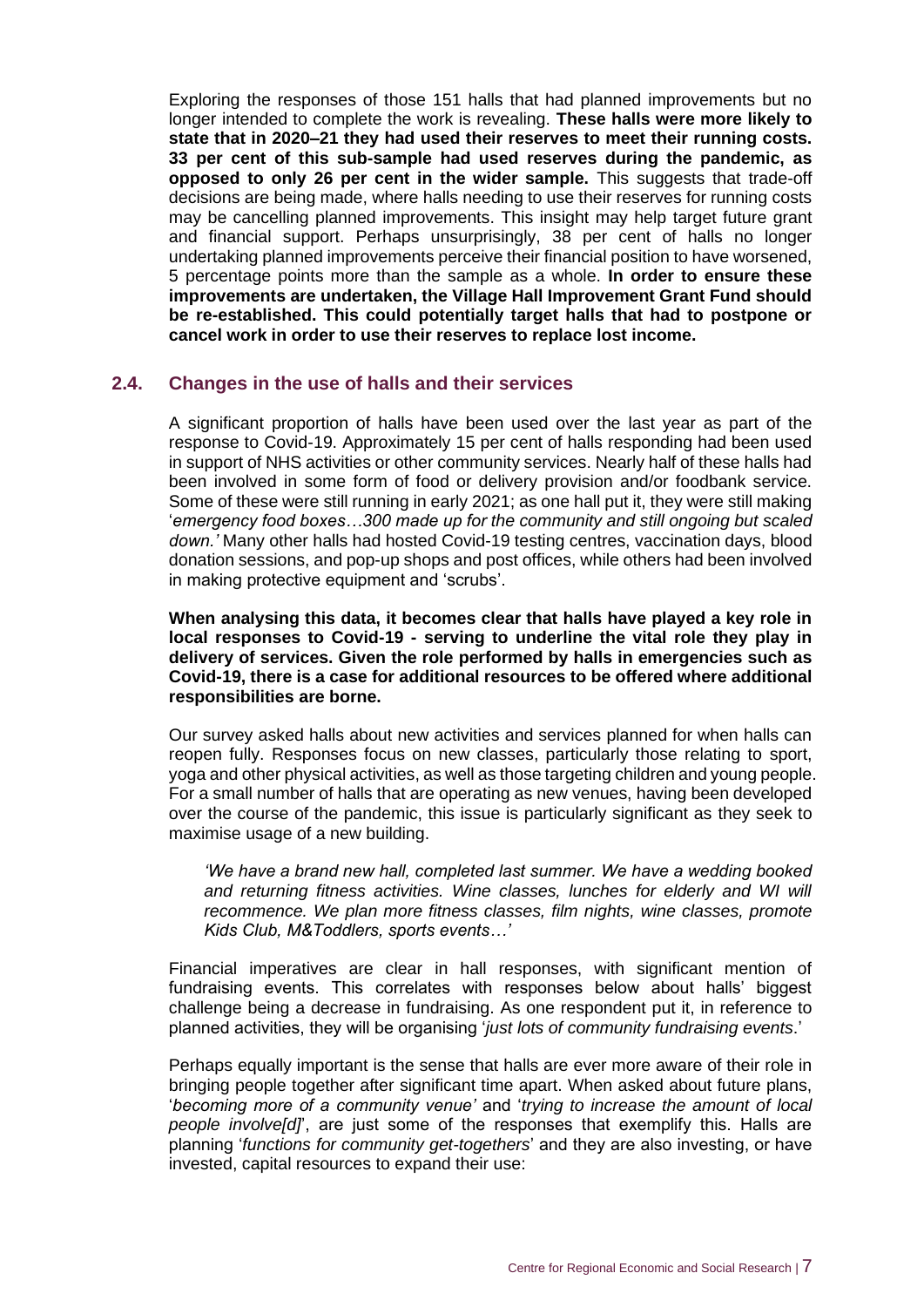*'A new Conference Room has been developed which should encourage greater diversity in use.'*

*'We refurbished our main hall during lockdown. The new space lends itself to more community activities which we hope to encourage when allowed.'*

*'Major redevelopment and extensions planned to start later this year SUBJECT TO FUNDING.'*

Some of these investments and widening of activities and services are premised on halls trying to broaden and diversify their user base. This is a recurring theme in their responses:

*'We need to attract new users to take the place of those we have lost. Not all users have rebooked yet.'*

*'[We are] looking to try to start new activities for younger people, get a website designed, [and] promote the hall more widely.'*

Alongside this desire to attract new users, a number of halls aim to target vulnerable users, and to address some of the impacts of the pandemic on older people. As one hall noted, they will '*create a new social care focus and support for the old and vulnerable.'* Others will have *'increased social activities for older members of the community.'*

A number of halls were, prior to the pandemic, used for educational purposes. Among respondent halls 192 were previously used for pre-school provision, 96 for before and after school activities, and 31 for formal schooling. When these schools were asked if these services reopened when permitted to, only 71 halls said no. **Clearly, alongside their contribution to NHS services and other community provisions, halls have played a key role in childcare provision to key workers and other parents.**

There is evidence in open responses that a small proportion of childcare and educational services have been lost and will not return. At least four respondents noted how out-of-school provision, pre-school, or formal schooling was to end in their hall. Halls recognise this is a significant issue not least because it can be an important source of income:

*'[The] after-school club has stopped trading due to Covid, which was the biggest income for the centre prior to Covid.'*

Other services or activities appear not to be returning as halls reopen. While evidence above suggests that new classes, sports and clubs are being planned by some halls, perhaps more are being closed or discontinued. Open responses suggest that numerous classes and clubs folded as a result of Covid-19 and will not return. 29 respondents specifically mention yoga classes and similar numbers identify Pilates and dance classes that will not return immediately. Specific issues are likely to be experienced with clubs and sessions for older people, where it is expected users will not return quickly and in significant numbers. This was exemplified by one hall's response:

*'Many of our groups are attended by older residents. Some have said they will not return, others may not until vaccination is complete. A few groups will return with much fewer numbers.'*

There does seem to be a differentiation made by some respondents in terms of those activities which are making a delayed return and those which have folded. One respondent noted how their '*Whist Club has folded and Line Dancing is likely to fold'*,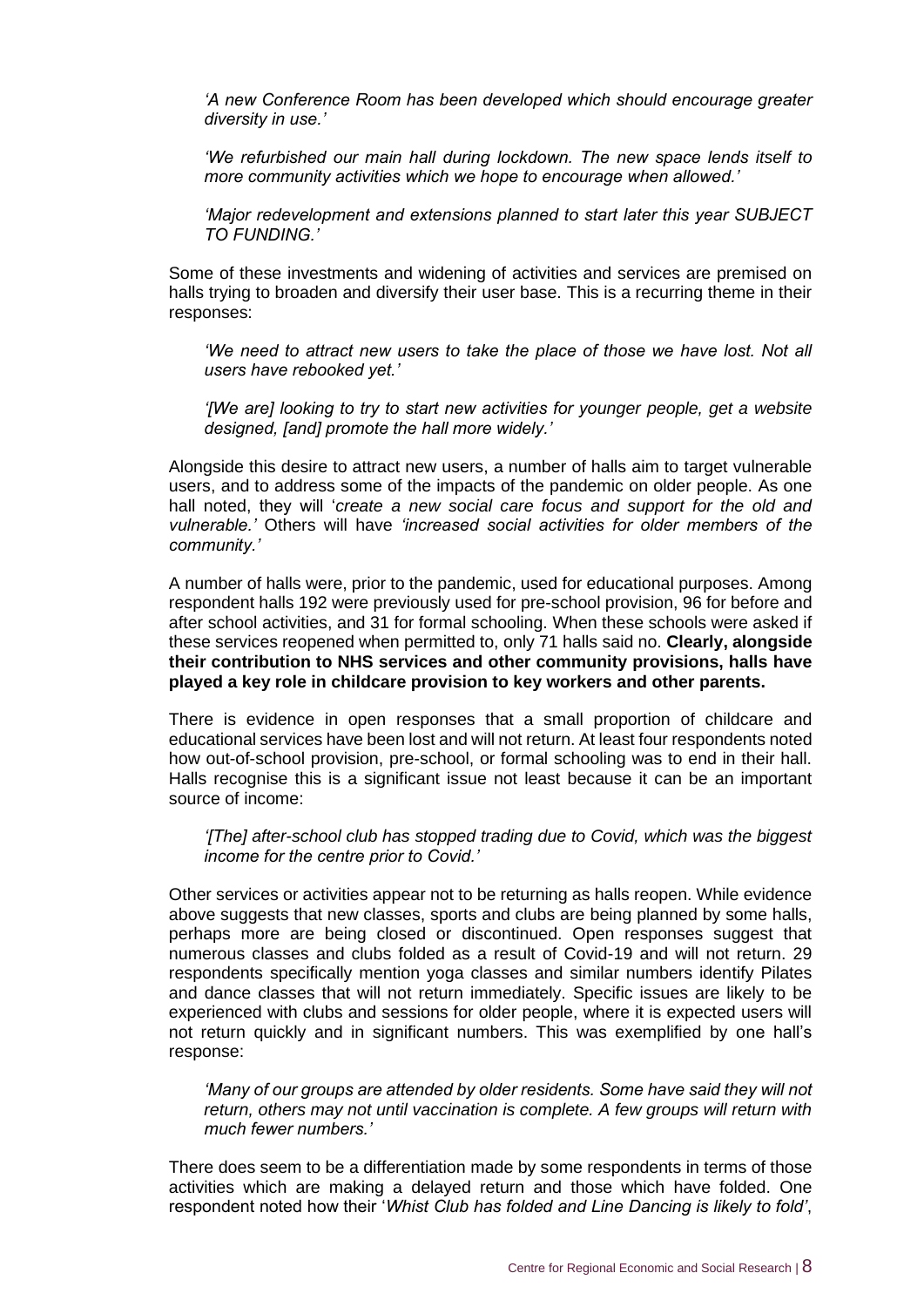but that '*other groups (stitch craft, quilting and indoor bowls) [will be] resuming in the autumn.'* It is difficult to establish a pattern in those activities that seem unlikely to return and those which are simply being put on hold.

There is a role for ACRE here as halls seek to promote their services and diversify the activities undertaken in their buildings. **We recommend that the ACRE Network undertakes work nationally to promote the availability of halls and their uses to different audiences and user groups.**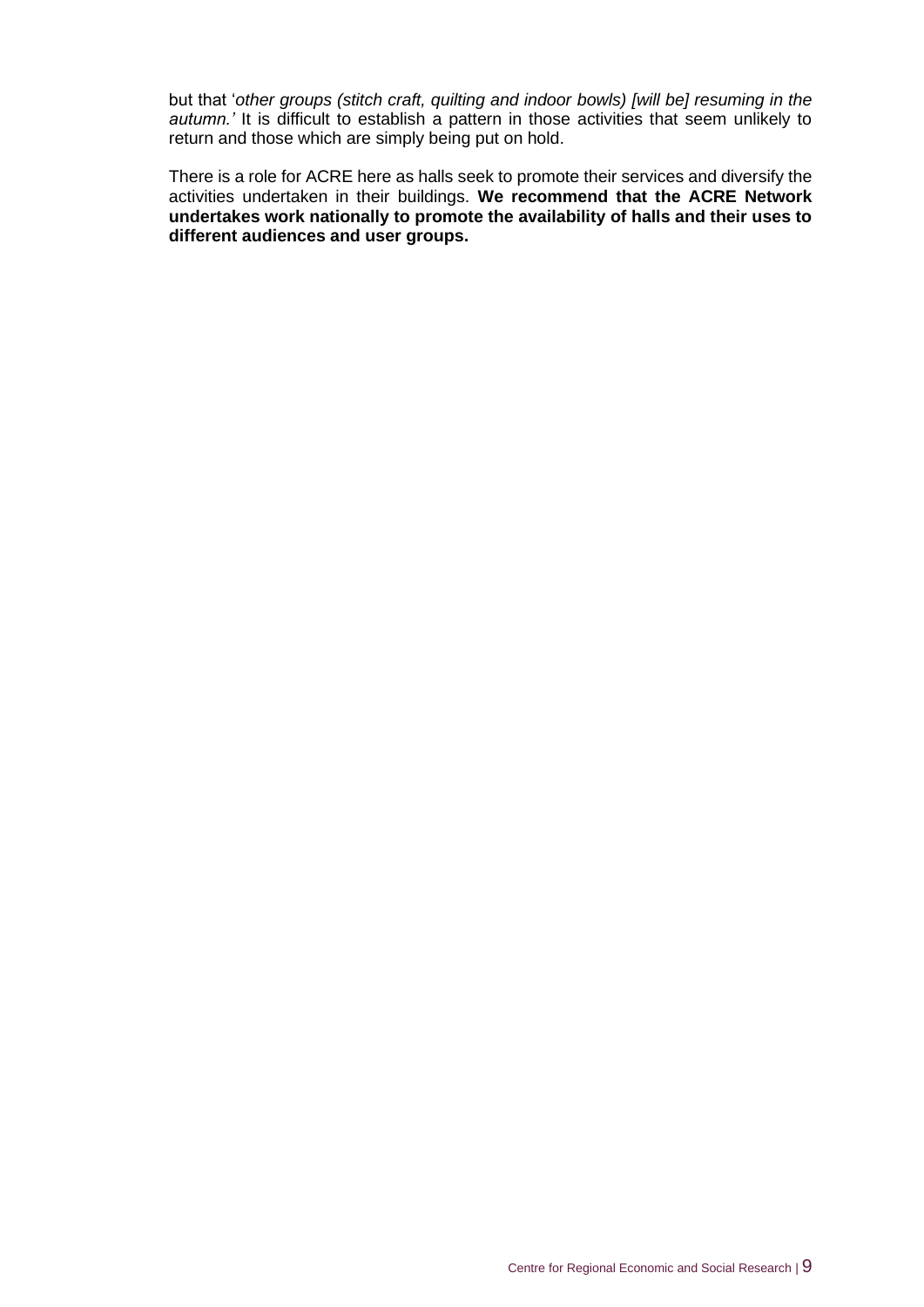

# <span id="page-14-0"></span>3. **Perceived risks challenges and**

Our survey sought to capture and assess some of the specific challenges halls have faced as a result of the pandemic (Figure 4). Of particular note is how social distancing measures and the enforced closure of halls has hampered fundraising. **72 per cent of respondents agreed or strongly agreed that their fundraising has decreased in the last year, and that this was a significant problem. The connections here with perceived worsening financial health are obvious.** Alongside this, halls have struggled with planning and managing activities under frequently changing rules and restrictions, and how this has placed significant burdens on staff and, notably, volunteers. Nearly a third of respondent halls agree with the statement, 'There have been excessive time demands placed on our volunteers.'

Other problems are also apparent. 28 per cent of halls found it difficult to maintain hall governance using online methods. Nearly a quarter of halls say they have lost committee members or trustees, and are struggling to recruit new members. This is perhaps not as stark an issue as might be expected given that in our 2020 survey, 50 per cent of halls stated they regularly had 'difficulty recruiting new committee members.' It may be the case that other problems (such as fundraising) have become more prominent than issues relating to trustee/member recruitment. Back in 2020 only 16 per cent of respondent halls stated they lacked support from the local community. In 2021, this was 18 per cent and within the margin of error. Again, this is perhaps not as significant a change as we might expect. Worries about the return of user groups are prevalent, however, with over a third of halls agreeing this was a problem they faced.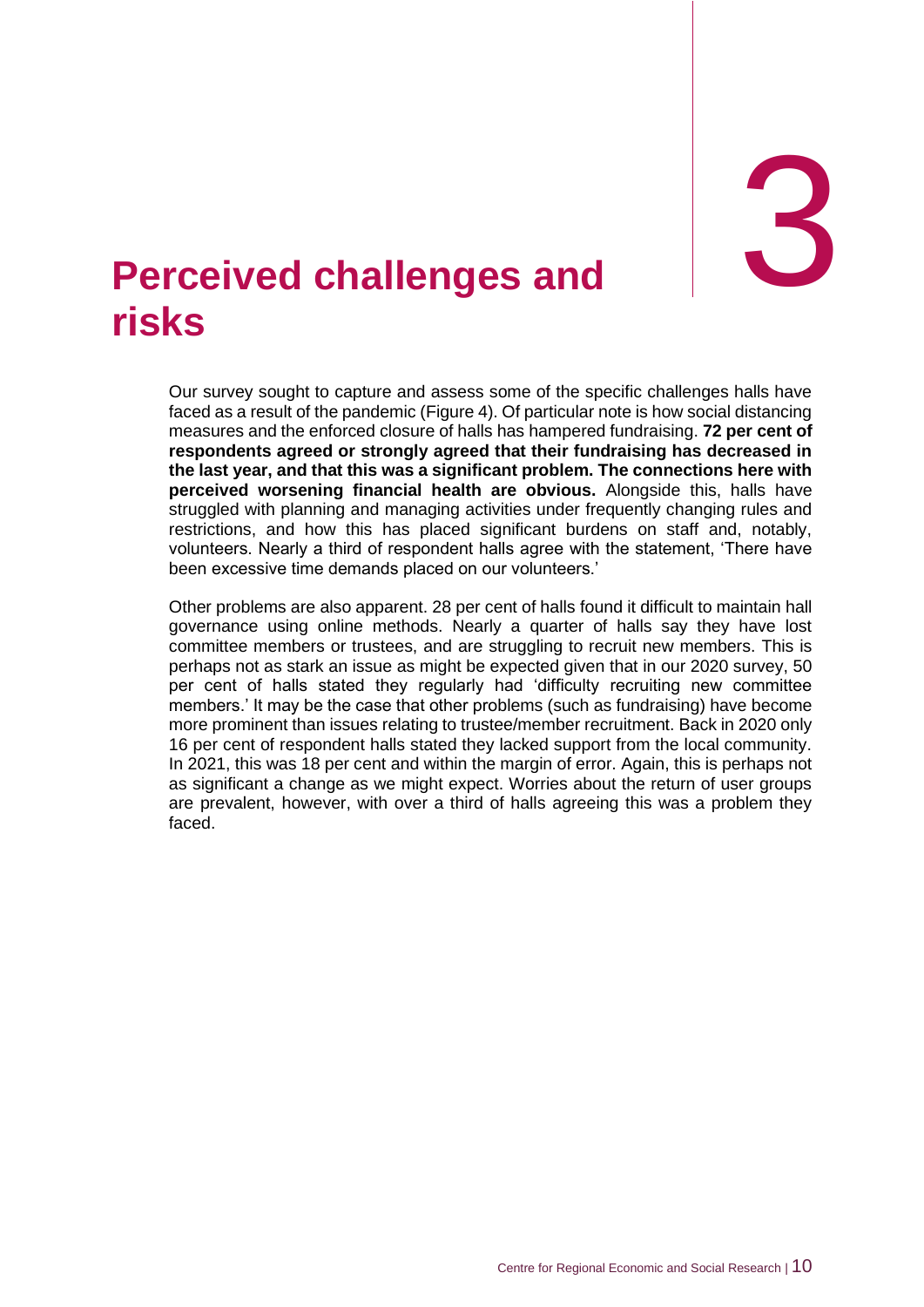#### **Figure 4: The problems faced in the previous year**



Base: 735–739 responses for each response option.

Open responses to questions on the impact of the pandemic reveal some of the nuances of the challenges faced. These fall largely within the themes of governance and operational challenges, financial challenges, and challenges associated with volunteers.

#### <span id="page-15-0"></span>**3.1. Governance and operations**

Recent restrictions had not only closed village halls for users but also for their committees and sub-groups. Shifting to online forms of communication has posed additional challenges to the individuals involved. New communication procedures have had to be developed and technological capabilities acquired in order to facilitate remote meetings. Challenges have also been unfolding in relation to workloads and coping with the new requirements and working realities:

*'I have found that holding remote meetings with committee members has been challenging and demanding.'* 

*'So many things to consider, especially in relation to communication with our users and putting in appropriate arrangements with staff.'*

These difficulties have also caused some halls to be less responsive and agile, even though the pandemic has required rapid responses and decision-making, particularly in the early days of the outbreak. Some halls have reacted to this by scrutinising their governance structures and adapting these. As one hall noted, '*The pandemic has made us review the Hall Rules of Management to reduce the size of the Management Committee and streamline the decision-making process.'*

For others, these types of adjustment have not been possible, and they have been limited in their ability to act and react: *'The committee has been restricted in its activities by people shielding and/or self-isolating, plus one member not having any online capability.'*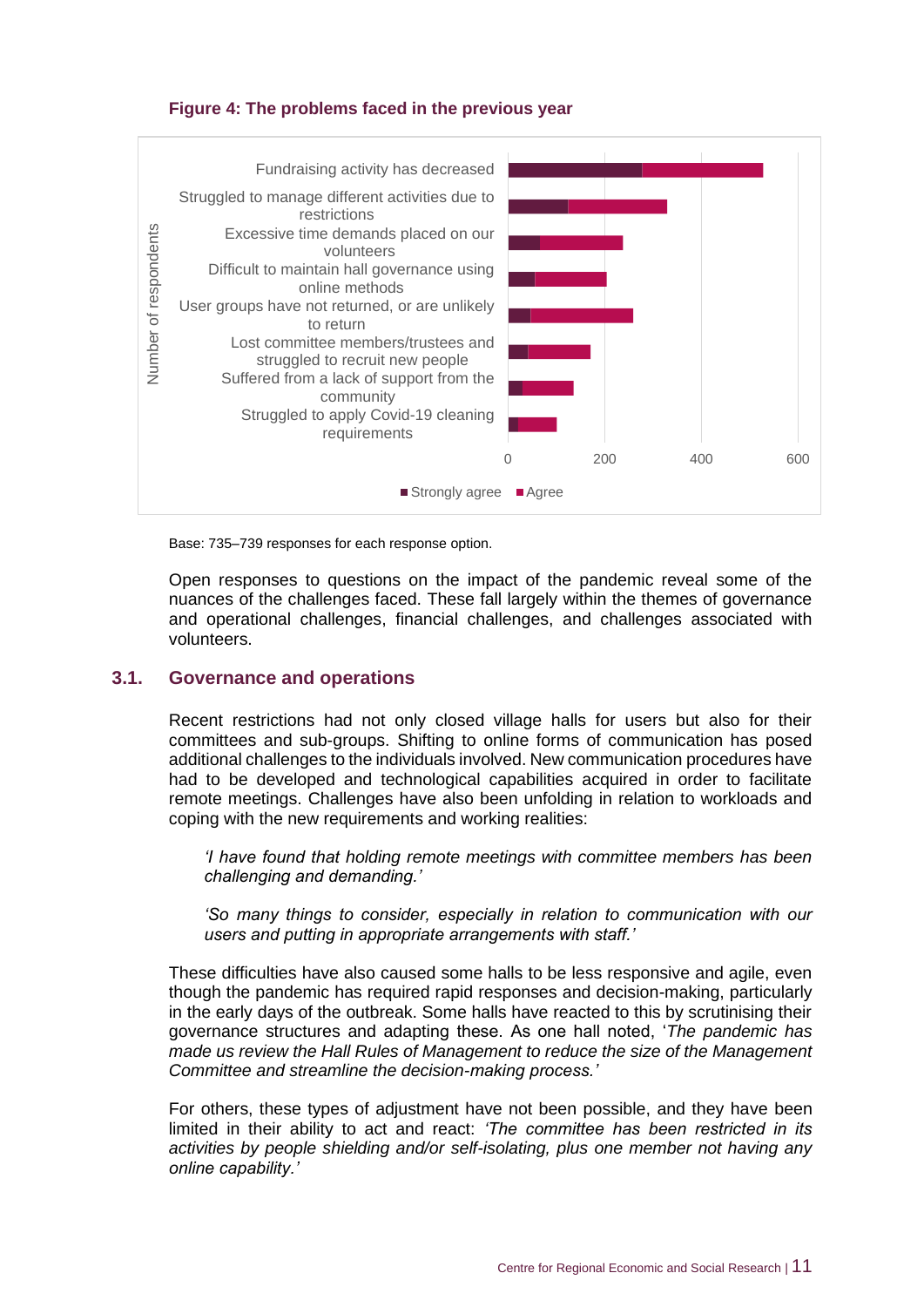A major problem for halls has been the lack of clear guidance and the changing rules and regulations. Respondents suggested some of the decisions made through the course of the pandemic increased workload and decreased effectiveness of their own governance processes: '*We have done a lot of planning but with the constant changes it has made this process very fraught.''*

The increased effort needed to develop ideas and set-up procedures left many village halls unable to respond. Not all halls had sufficient human resources to understand and incorporate all the regulations and guidance released. Others, however, were able to assimilate this and act quickly. As one respondent noted, '*I spend part of my working day looking at [governmental] guidance so I am used to interpreting it.'* However, the ability to respond to changing regulations meant that many village halls chose to leave their doors closed.

Respondents generally emphasise the very high levels of uncertainty around future activity and use. In the early stages of the pandemic, there had been no distinct rules or guidelines addressing their unique nature and role in communities. Not being subject to distinct regulations, but being dependent on the good will of volunteers and support of umbrella organisations, may have limited what halls could do in response to the outbreak.

The frustration created by this may present significant risks for future hall governance. Uncertainty about the future may impede good governance, recruitment of new members and forward planning. New issues are emerging in terms of funding and fundraising, which is taking on a renewed significance, as respondents are seeking more information and training to handle this.

A number of risks associated with these developments are apparent. The retention of current volunteers and recruitment of new ones is a particular challenge of which halls are cognisant:

*'I fear that because most of our committee members are retirement age we will struggle to regain enthusiasm for managing the hall.'*

#### <span id="page-16-0"></span>**3.2. Financial challenges**

Respondent halls highlighted how the emergency Covid-19 grants had, to some extent, compensated for their loss of income, but also in some cases helped improve their financial position (for instance, as unused grants were added to hall reserves). It is unclear how halls have used their Covid-19 grants and payments, and whether for a number it has simply boosted reserves. For those in a better financial position, the opportunities presented by the pandemic, with halls closed for significant periods, has enabled them to undertake various improvements. Halls reported efforts to redecorate, improve and upgrade their premises while the building was empty.

Generally, the main financial impact of the pandemic has been a reduction in income, but this is also intertwined with significantly less internal capacity and resources:

*'The pandemic has been a disaster for the hall as we have lost members who helped with the running of the hall and used most of our reserves.'*

This short-term financial hit is likely to have a long-term negative impact on the financial stability of halls:

*'Although finances are reasonably OK at the moment thanks to the government grant, it is difficult to say what the long-term picture will look like as nobody knows how long it will take for people to have the confidence to book the larger events*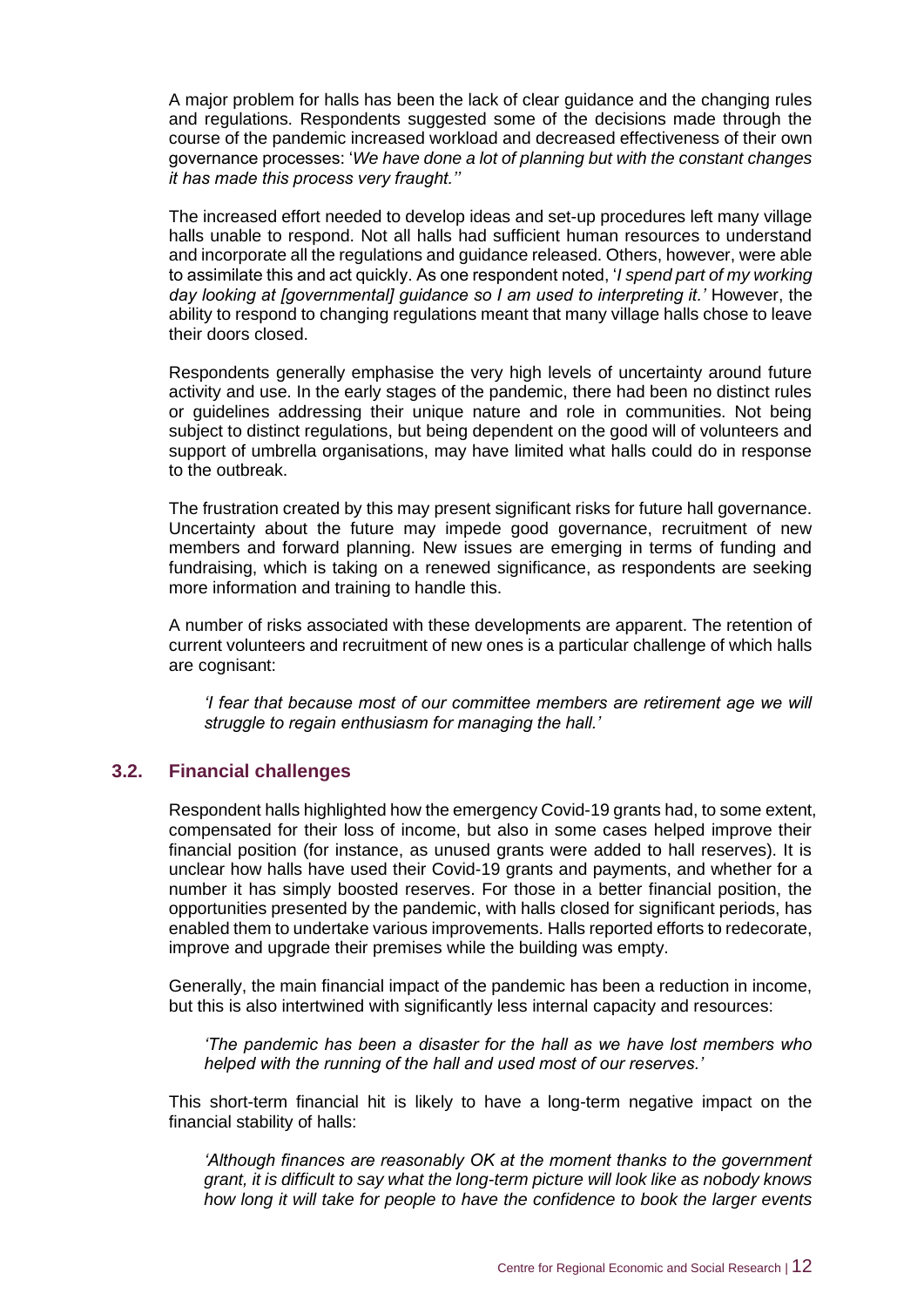*that generate a large portion of our income. The income from the routine bookings*  by groups and clubs don't cover all our running costs and over time this will *deplete our reserves.'*

Respondents particularly highlight concerns about the return of activities to halls, as social gatherings are the main source of income for these venues:

*'We spent a large part of the government grant on preparing the building to reopen. 60% of our groups promised to return in August; they did not. We made £250 pcm in September and October; we need £1.2k per month to meet our bills.'*

*'Our community is pretty elderly and although our hall and events are usually well supported, we know from talking to people that it is going to take some time to get everyone out and joining in. Having been isolated for over a year, quite a few are nervous about rejoining life again so it is going to take time and effort to persuade them to take part in our planned events […] Time will tell if we are successful.'*

The above emphasises the need for further bridging grants in order to facilitate a financial survival of village halls, in particular for these to overcome the initial *'reopening period when revenues may still be under normal levels, but operating costs [are] fixed.'* **We recommend urgent attention is given to some form of bridging funding or finance, so halls can survive this period of uncertainty.**

Again, the uncertainties on how regulations will change and evolve, which rules will be eased in the coming weeks and months, and the change in usage of halls is difficult to predict. Therefore, several respondents were reluctant to make optimistic statements about the future. As one hall succinctly put it, '*Until we open fully after 17th May, we cannot be sure how our finances will be affected*.'

#### <span id="page-17-0"></span>**3.3. Challenges associated with volunteers**

Open responses highlight the urgent and increasing need for more community input in terms of volunteers contributing to running halls, as well as users engaging in activities. Although this issue may have been present before the pandemic, it is still a pressing challenge as lots of volunteers are elderly and vulnerable to Covid-19.

The short-term impact of the pandemic has, generally speaking, been an increase in the workload of volunteers running halls. New regulations and restrictions, including new health and safety measures, required in-depth attention and assessment:

*'Some Committee members are Key Workers which has put a strain on the other Committee members to cover all the work and tasks necessary to meet ongoing maintenance and running of the hall, and to adhere to the changing rules and regulations.'*

*'We are fortunate in having an experienced and committed Hall Manager who, working with the Chair of the management committee, has organised all measures relating to lockdowns and reopenings in an effective and safe manner. However, it has placed a lot of pressure on these two individuals.'*

For some halls this additional burden was directly related to their ability to open:

*'"Our Hall has been closed during the pandemic due to the cost and difficulties of keeping it open.'*

Increases in workload have also arisen as some halls took the opportunity presented by the pandemic to undertake maintenance and refurbishment activity. The demands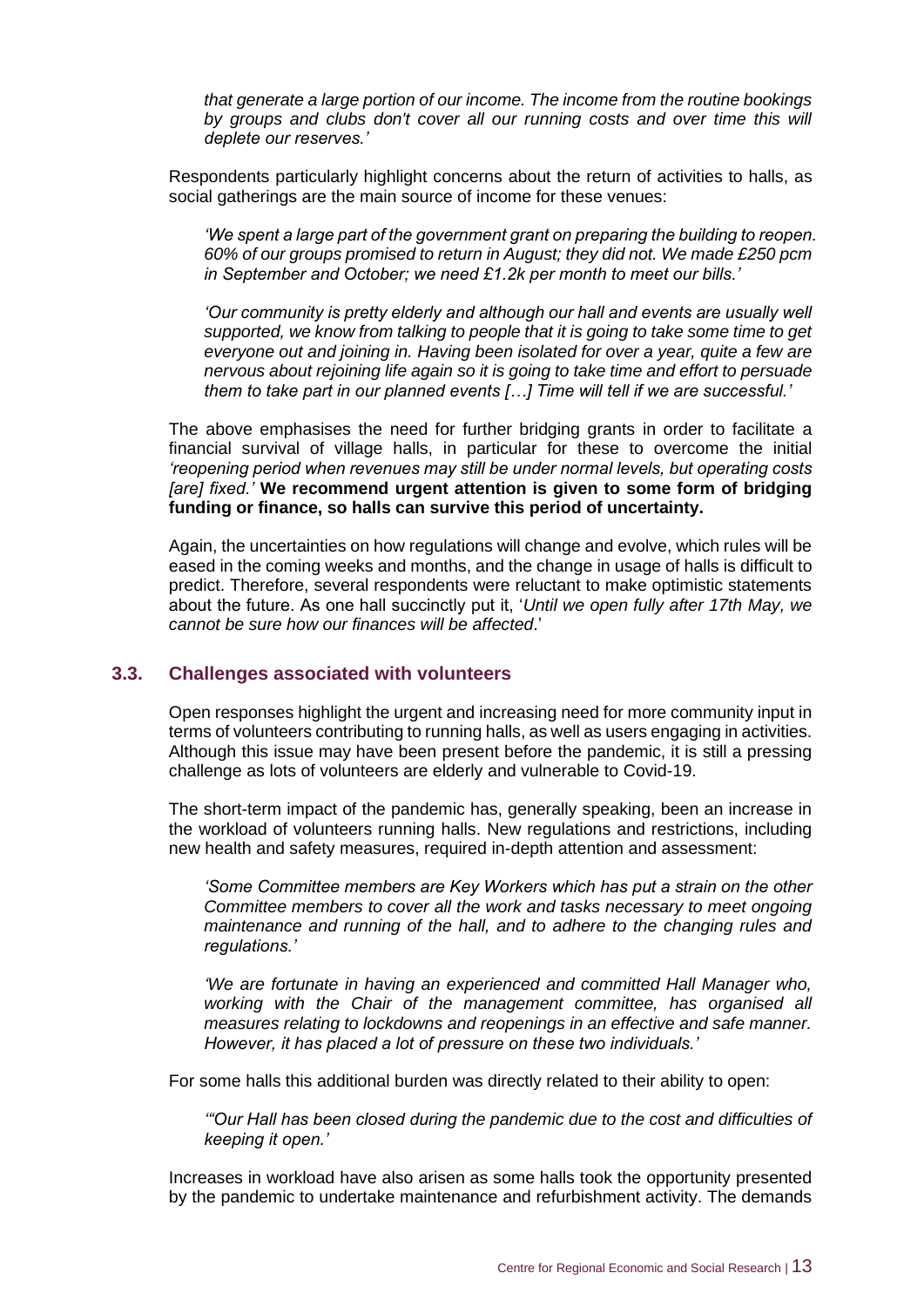on volunteers in these halls may have been significant. As one respondent noted, '*volunteers have supported refurbishment activity to [the extent of] over 1,000 hours of labour and skill.'*

There are great concerns about whether and how volunteers may return. It is expected that especially older individuals may not take up their voluntary commitment again: '*Although they have all had both vaccinations, there seems to be a reluctance to get involved again.'* In addition to losing former volunteers, the last year has '*not been a good time to recruit more volunteers!'* Clearly, the lack of volunteers presents an existential threat to some halls: '*But we have no idea if our previous users or volunteers will return. If they don't we shall close permanently.'*

Nonetheless, it is still early days concerning the reopening and reviving of public life. Respondents' key sentiment is one of uncertainty. There is no information or experience available to assess whether and how people may return:

*'We do not yet know how it has affected our volunteer base as many are in the vulnerable category.'*

*'We are unsure if our volunteers will return.'*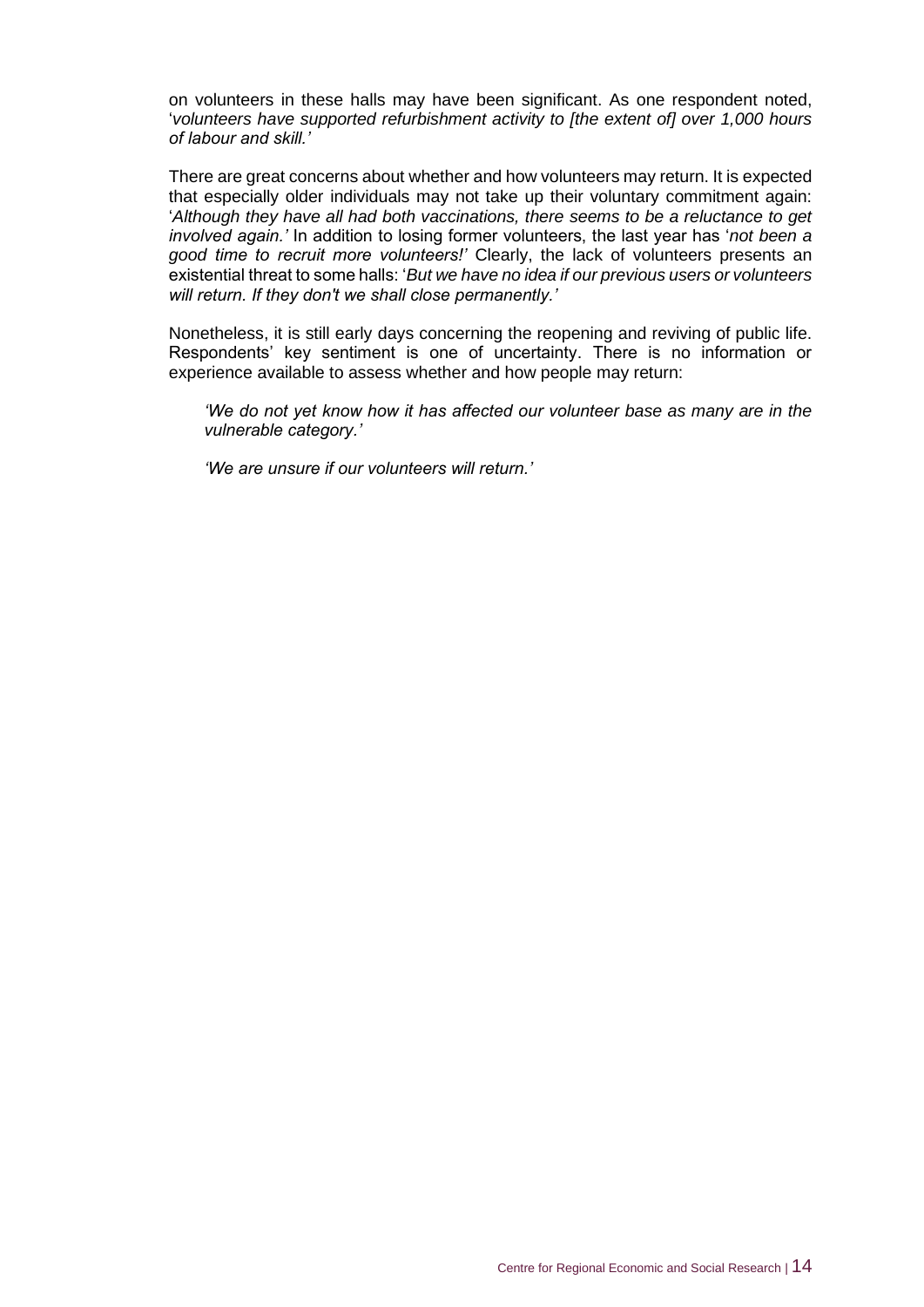# <span id="page-19-0"></span>**Support received and required**

Survey respondents were asked a number of questions about the support they had received through the pandemic, and the support they require in future. In the following section we use a mixture of quantitative data and analysis of open responses to explore these issues further. We look first at the support received and the perceived value of this, before assessing halls' preferred options for future support.

#### <span id="page-19-1"></span>**4.1. The type and value of grants received**

As noted above, RHL and other Covid-19 related grants and payments have played a key role in stabilising the income of halls through the pandemic. Open response questions shed more light on the value of these to halls, with the majority greatly appreciative of the support. In the short term these funds helped many village halls ride out the uncertainty:

*'The grants …received have saved [the hall] from financial difficulty, but [we] have suffered as a result of a loss of a year's trading'.* 

*'The local funding has been invaluable to the hall's survival.'*

*'Government grants have been fantastic.'*

Although not many respondents explicitly stated how they have experienced the accessibility of these grants, the fact that lots of halls have been able to obtain these may indicate that the barriers to access were low:

*'We were astonished to be asked to apply for a grant and by how easy it was to obtain one.'*

Most sources for grants have been governmental funds such as the Small Business Grant Fund (SBGF) and the Retail, Hospitality and Leisure Grant Fund (RHLGF), and these have been critical to halls' survival. The role of local authorities and parish councils is also significant, and some halls attribute beneficial support to them:

*'We have received solid financial support from the council without which the hall would probably have closed for good… Without this lifeline it isn't worth thinking about the alternative outcome.'*

Various forms of support have enabled halls to manage financial pressures, not least in the form of rate relief. The importance of this, alongside other grants, should not be underestimated: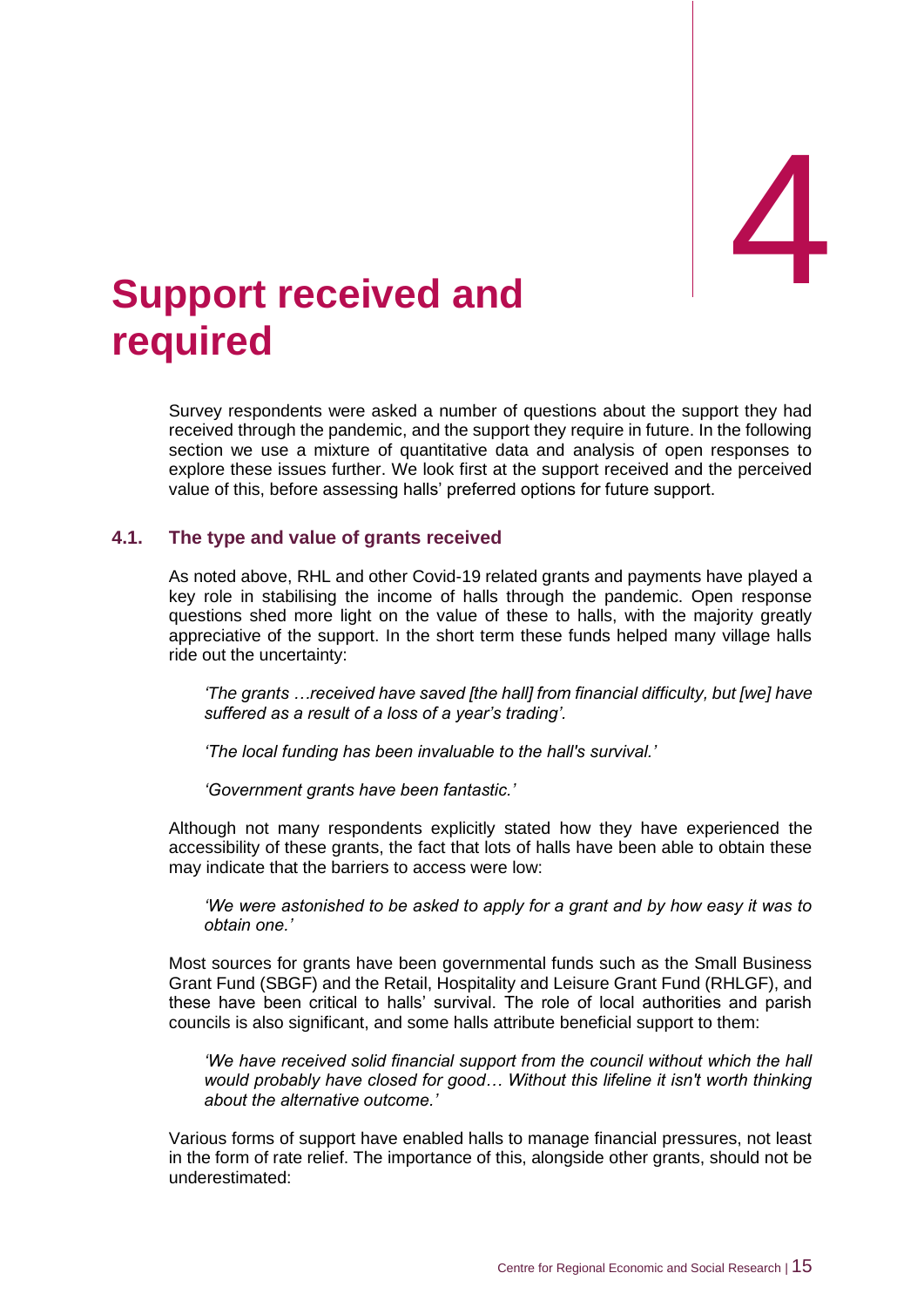*'[We have been] provided a grant of £10,000 to small businesses [and have been] eligible for Small Business Rate Relief. This represents 3 years of expenditure on running costs and has transformed the finances of the charitable organisation.'*

*'We qualified for business rate relief, two grants from government, and an increased annual grant from the Parish Council. This puts us in a better place than we were anticipating before the Covid pandemic. It allowed us to make a couple of expensive repairs and to plan for some minor purchases which will improve our hall.'*

Therefore, grants have not only been used to help village halls survive a year of closure, but provided the stability and certainty upon which capital investments can be made.

Grant funding did not receive universal approval however, and it had created some ethical dilemmas for halls. One respondent highlighted that '*whilst very welcome',* the lack of means-testing had meant the funding offered *'more than covered our loss of income and left us in a better financial position.'* This led respondents to reflect on the grant allocation process:

*'We have found that the formulaic Covid grants paid automatically to us are likely to exceed our financial losses from Covid and so have repaid some amounts to avoid making an inappropriate profit from them.'*

ACRE has argued that surplus funds could be put into reserves since there may be future impacts from Covid-19 that are not yet fully understood. Future local lockdowns, an outbreak in the community, or a requirement to take a particular action to safeguard vulnerable people are just some examples which may have resource implications.

Despite these dilemmas, many halls are clearly still struggling financially, despite government support, and will require further financial contributions to bridge the difficult period between reopening and returning to previous levels of income.

#### <span id="page-20-0"></span>**4.2. Advice and support accessed**

For two fifths of respondents, ACRE member organisations were the main sources of advice and support during the pandemic. For around a quarter, ACRE were the primary source of information and advice. This advice has been valued by halls, as articulated by numerous respondents:

*'The support from ACRE is invaluable.'*

*'ACRE has been invaluable through the pandemic via their reopening the Hall updates.'*

*'Community Action Northumberland, which is part of the ACRE Network, has been excellent.'*

Since February 2020, over half the halls responding to the survey (54 per cent) had sought advice from their village hall/community building service provided by an ACRE Network member. 98 per cent of those respondents receiving this support felt it was 'good' or 'excellent'. This is markedly higher than responses in the 2020 National Village Hall Survey where 84 per cent rated the service 'good or 'excellent'. This suggests that ACRE Network member services have made a valued contribution during the pandemic, as halls have grappled with the challenges and risks outlined above.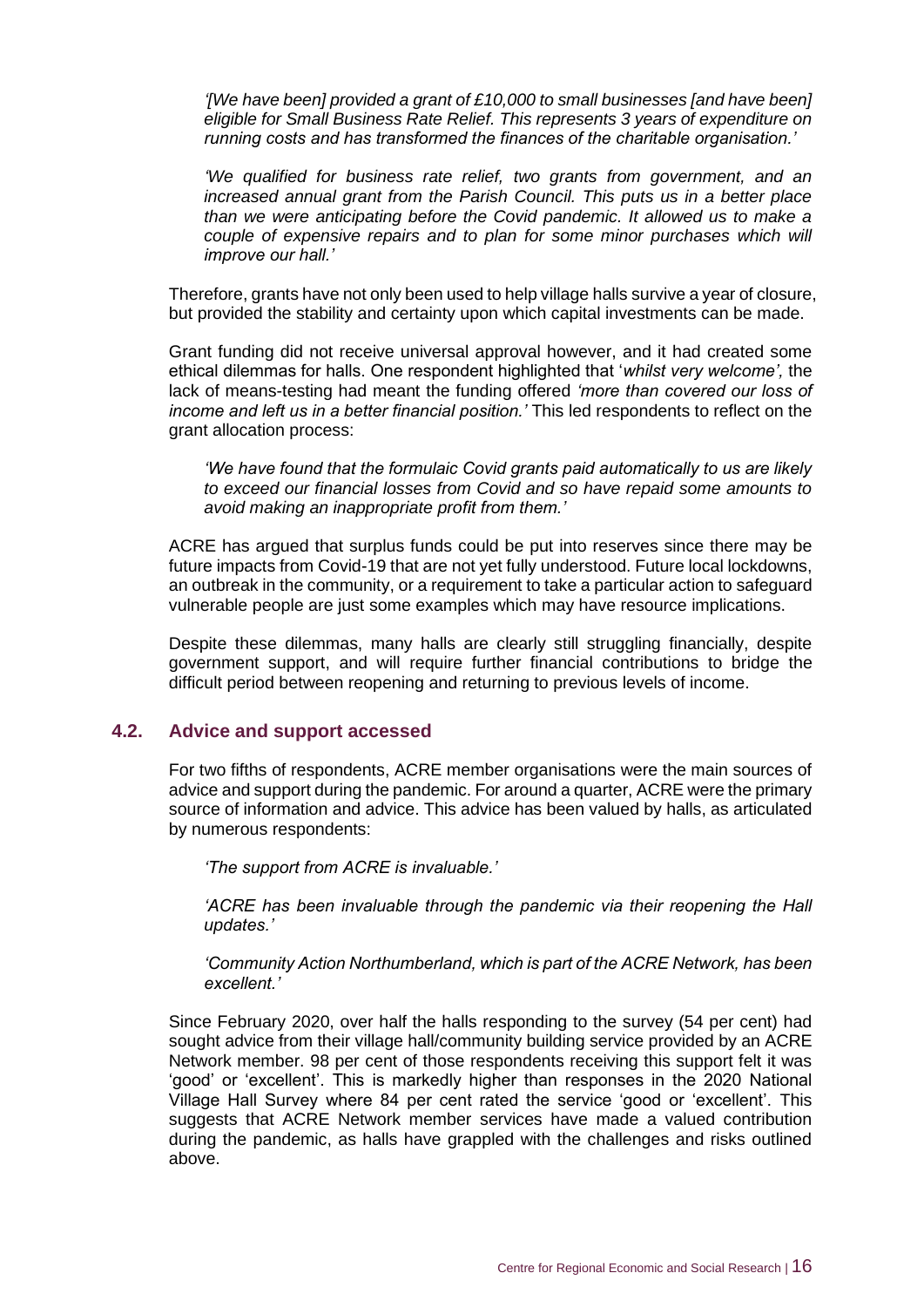Nonetheless, these challenges remain. Although respondents emphasise the quality and importance of the information ACRE prepares and publishes, there is still a need for updated information and guidance. This is particularly acute in respect to changing regulations and the easing of restrictions.

*'[We need] complete clarity from ACRE in terms of the hiring of the hall, i.e. what are we allowed to do and what not under government restrictions.'*

Specialist advice on issues such as risk assessments is taking on renewed importance, and accessing this support is difficult as resources are squeezed:

*'ACRE were helpful, but it would be great if halls could be offered a free service by a specialist in this field to bring all our risk assessments and health and safety policies up to date.'*

Hence, one of the key ongoing support needs for halls is information and advice in meeting a frequently changing context, where public health concerns are at the forefront of their thinking, and where halls have limited resources to process information and adapt quickly. **To provide this support, ACRE Network members need to be adequately resourced to deliver their support services, and we recommend that this issue is reviewed.**

#### <span id="page-21-0"></span>**4.3. Preferred options for future support**

The survey asked respondents which forms of support are most important to them as they respond and recover from Covid-19. Respondents were asked to rank these support types by the three most important. Figure 5 shows this data, ordered by the options deemed the single most important. **Flexible grants alongside continued relief from business rates were seen as the most important by over a third of respondents (37 and 36 per cent respectively). In aggregate, 71 per cent of respondents deemed flexible grants to be in their top three most important support types. 64 per cent of respondents had continued business rate relief in their top three**.

**On the basis of these findings, we recommend urgent attention is given to forms of flexible funding, especially to bridge the forthcoming period of uncertainty. We also recommend that halls across England benefit from the mandatory and full discretionary rate relief. Policy mechanisms should be used to ensure this happens at the local authority level.** The details of what grants would be most valuable in future, and what they would be used for, are discussed in more detail below.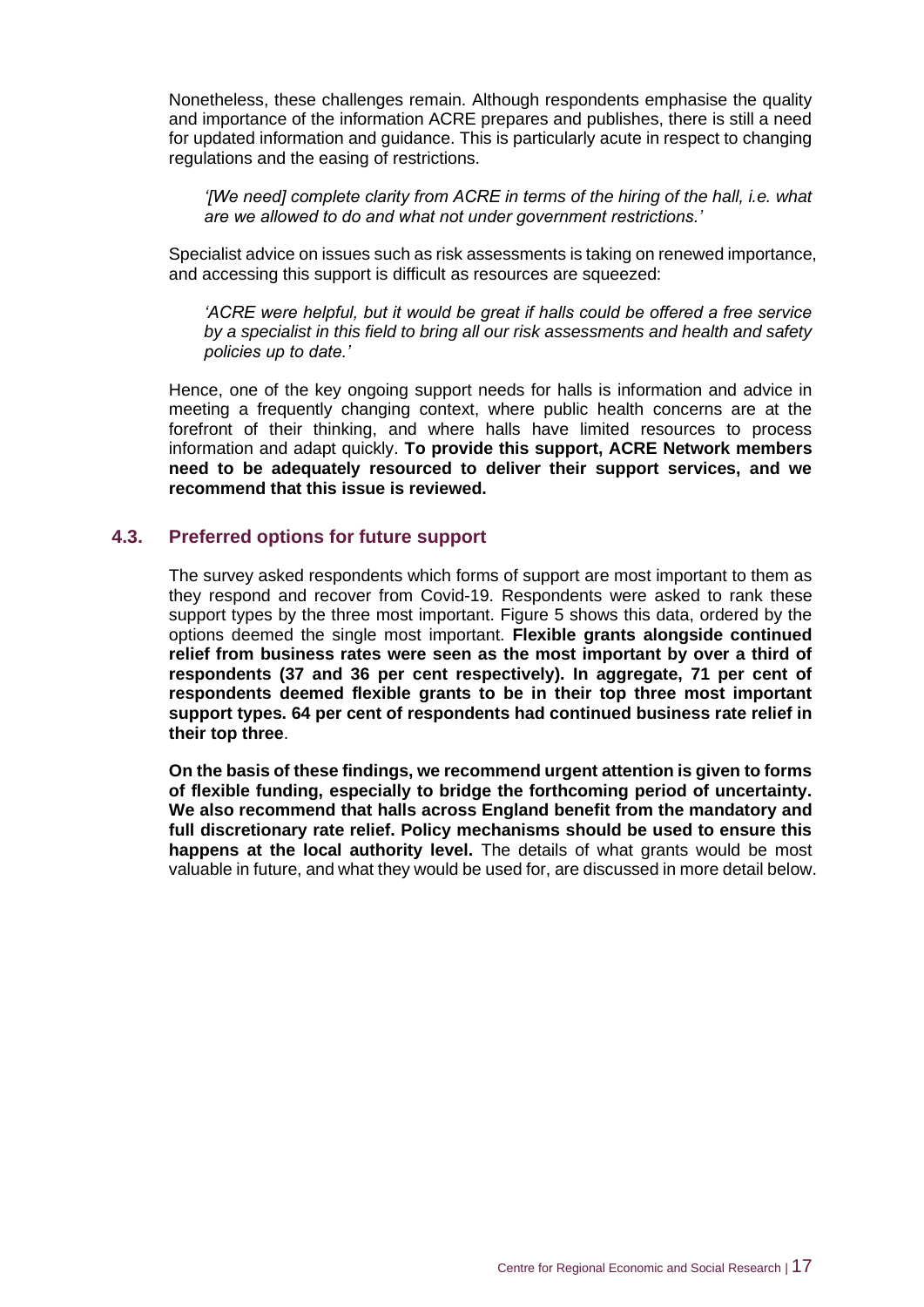#### **Figure 5: Preferred forms of support (the three most important)**



Base: 569 responses selecting at least the most important form of support

Further analysis has been undertaken to assess whether the future support needs of halls align with the wider sector. Specific questions in our survey replicated those used in the Community Business Market Survey <sup>2</sup> undertaken in mid-2020. **With the exception of business rate relief, the most important support needs of halls are the same as those in the wider community business sector**. In place of business rate relief, other community businesses had advice on restructuring their business as a key support need. The similarity in responses suggests there be policy and funding interventions that can be generically applied but nonetheless valued by different types of community business and voluntary organisation.

#### <span id="page-22-0"></span>**4.4. The nature and form of future support**

Looking at the open responses of halls reveals how the support they require is diverse, and varies depending on their type and experience over the previous year. Nonetheless, it is possible to summarise these support needs into three main categories:

- 1. Community involvement:
	- Needing more volunteers.
	- Needing new trustees to take on work and responsibility.
	- Needing the community to revive village halls and use their offer as soon as restrictions are lifted.

<sup>2</sup> Community Business Market Survey (2020). Impact of the Covid-19 pandemic. Accessed at: [https://www.powertochange.org.uk/wp-content/uploads/2020/08/CBM-Initial-Analysis\\_Final\\_updated-1.pdf](https://www.powertochange.org.uk/wp-content/uploads/2020/08/CBM-Initial-Analysis_Final_updated-1.pdf)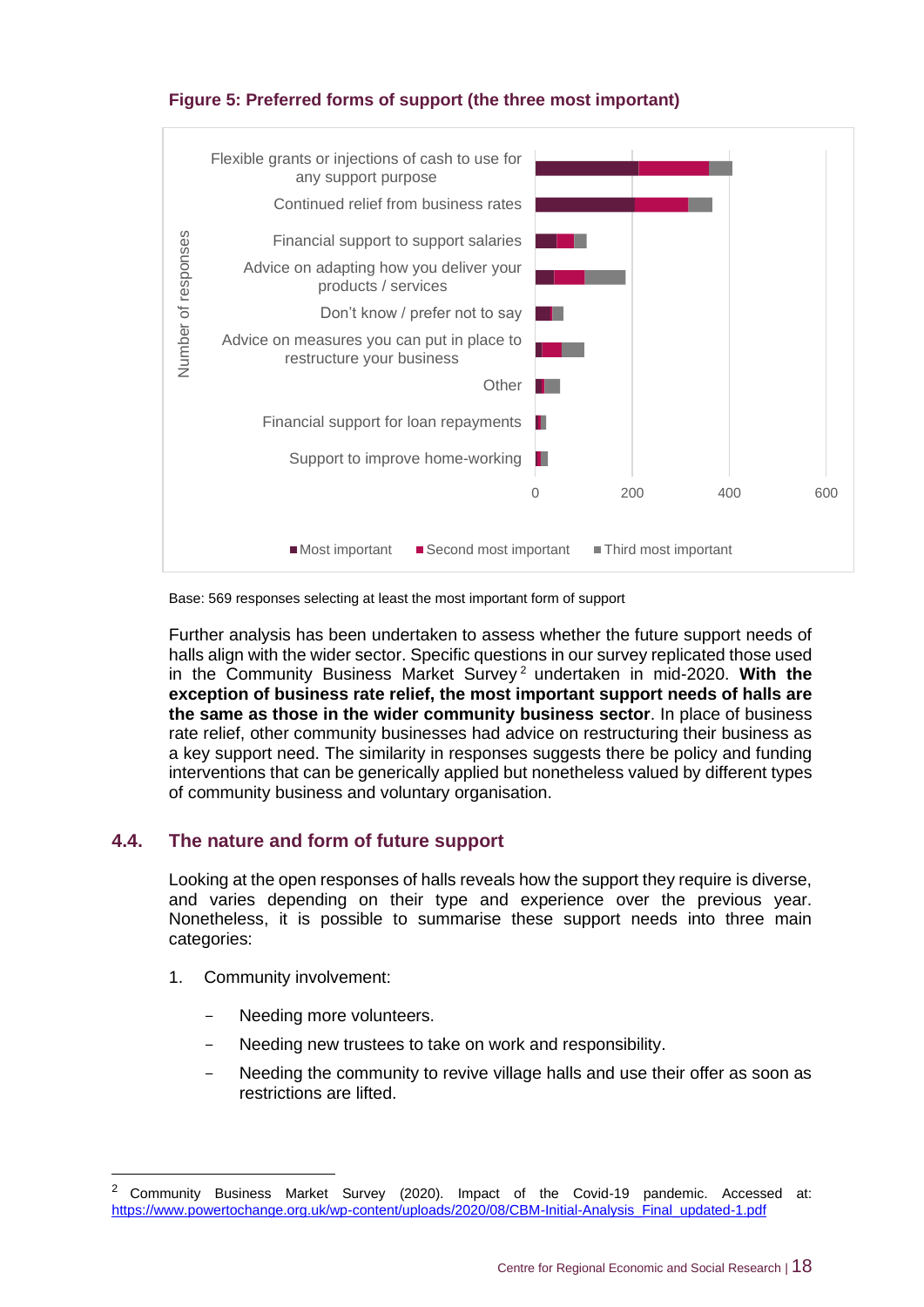- 2. Financial support:
	- To maintain and improve buildings.
	- To help cover reduced income streams.
	- To allow village halls to survive in the long term.
- 3. Information and training:
	- Receiving general advice.
	- Particular advice concerning legal obligations and Covid-related regulations.
	- Special advice on further topics such as professional assistance on recruiting volunteers, health and safety regulations and requirements, and funding bids.

#### *1. Community involvement*

A lack of community input was identified by most respondents. The decreasing involvement of local residents in voluntary activities caused great fears for some and increased the workload of those volunteers still active. Additionally, several organisations have relied heavily on older volunteers, which has caused concerns about future governance arrangements.

The age of volunteers creates an ongoing need to recruit younger members, and to free existing members from roles they may have occupied for a long time:

*'We need trustees and younger people (below 70) to continue to run the hall successfully.'*

*'Volunteers as current trustees feel trapped [in] their roles.'*

The pandemic has amplified these issues. Volunteers' increased probability of severe illness with Covid-19, and likelihood of needing to shield over the last 14 months, has created a range of operational and governance challenges. Key individuals have not been able to support their local hall in ways they previously had, and there remain ongoing concerns about whether these individuals will return:

*'It depends on whether they will want to come out when life returns, will they feel safe, will they want to bother? The future is still very uncertain for the older generation.'*

*'The pandemic has made them fearful.'*

Respondents reflected on not being able to access younger volunteers to take over responsibility in managing and running the hall. It is assumed that by recruiting younger trustees and members, halls would not only secure the future governance of the hall but also develop more attractive service offers for younger people - changing hall activities and events to provide a '*life away from the tablet/phone.'* As one hall noted, '*We struggle to attract a younger element both to use the facilities and to get involved with the running of the hall.'* 

It is however acknowledged that lifestyles have changed, and a lot of people are busy with other daily responsibilities: '*All the younger people are so busy with work and families that they don't have time to help us.'*

Some respondents identify not only the need for more (and younger) volunteers, but rather the need for professional advice and training on how to address the issue of not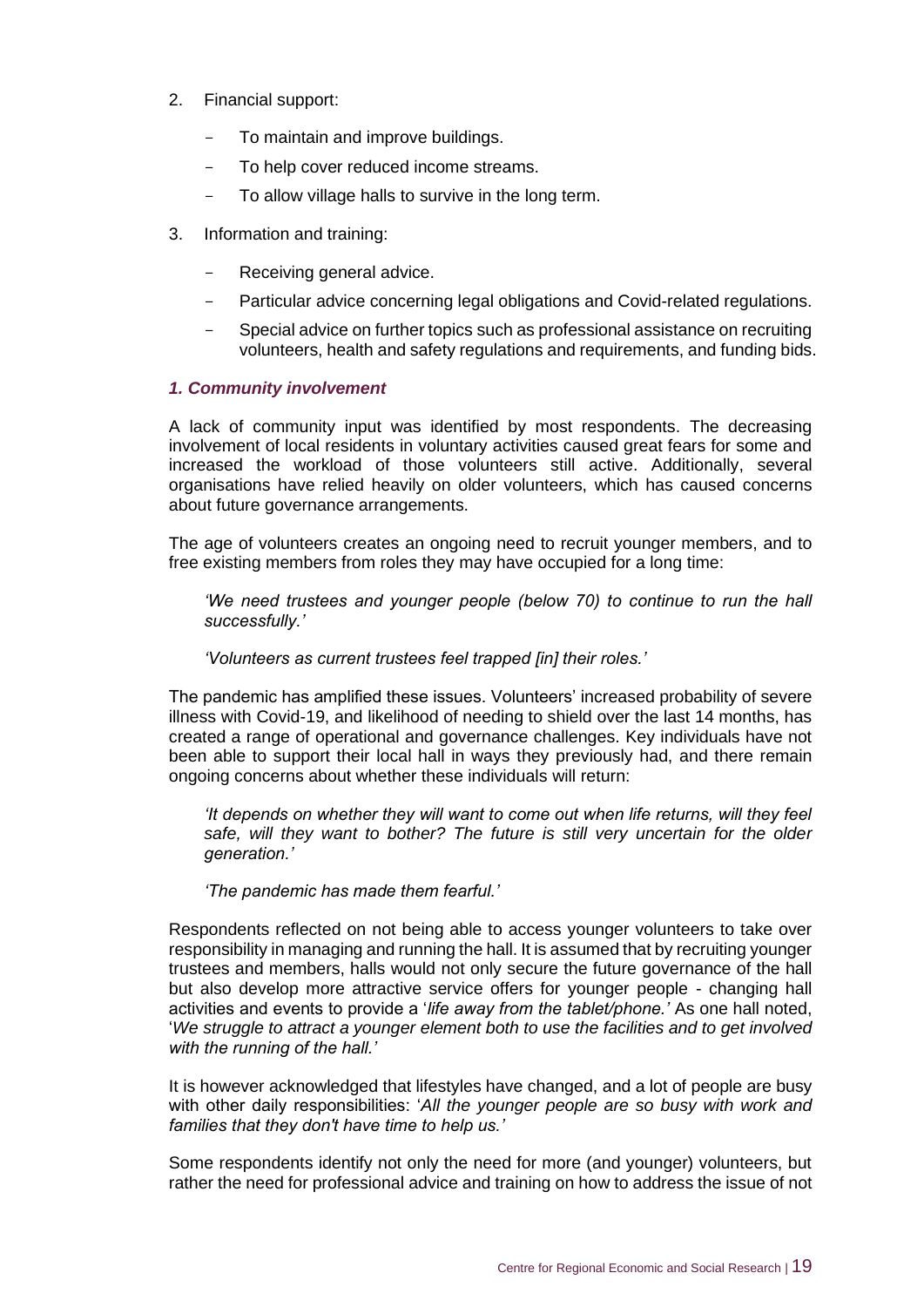being able to attract and enthuse younger people, and to tackle long-term trends in voluntary engagement, particularly for those in the 25–44 age category.<sup>3</sup>

#### *2. Financial support*

Financial support has also been a major concern for village halls. Although the grants received have generally been greatly appreciated, respondents clearly identify the need for further financial support. Halls identify significant maintenance costs which they are not able to meet. For some, Covid-19 has depleted their organisational resources and their ability to raise money locally, either by fundraising activities or by offering paid services. Additionally, due to the pandemic, halls perceive a reduction in the grants available to undertake maintenance and improvement work, with most funding now focused on the pandemic and its immediate impacts:

*'The Hall applied for a lottery grant to replace windows with double glazing, in the region of £10,000, but the funding was removed to help Covid related issues.'*

These maintenance costs can often be significant, given the age of the village hall stock nationally. Unsurprisingly then, this is one of the pressing concerns halls articulated:

*'We desperately need money to replace the main hall roof as it leaks.'* 

*'Ideally we would like to replace the oil central heating but would need financial assistance for such a large outlay.'* 

*'[We need a] further grant to continue [to] improve [the] hall and facilities. We have had to upgrade [the] heating system and install new fire alarms to meet new legislation.'* 

Environmental sustainability and legal requirements are often mentioned as reasons why halls need to undertake refurbishment and improvements. The improvements would also, it is argued, contribute to lower the running costs:

*'We need [a] large capital outlay to bring the building up to a more environmentally sustainable standard so we can reduce our running costs (especially for heat and power).'*

Aside from these capital outlays, village halls fear not being financially viable until restrictions are lifted completely, and communities have fully recovered. There is a demand therefore for bridging grants to facilitate village halls to cope with the immediate uncertainty:

*'If we cannot run enough activities that use the bar, we will not break even and will continue to need financial support to survive.'*

*'If people do return to the activities they were doing before Covid then we can continue to run a sustainable business. However, it could be many months before we are back to full capacity. A 'bridging grant' to recognise that [will be needed]. If restrictions go on longer than the current Road Map, continued support [is needed] through furlough, hospitality grants etc.'*

[https://www.ons.gov.uk/employmentandlabourmarket/peopleinwork/earningsandworkinghours/articles/billionpoun](https://www.ons.gov.uk/employmentandlabourmarket/peopleinwork/earningsandworkinghours/articles/billionpoundlossinvolunteeringeffort/2017-03-16#:~:text=Despite%20the%20value%20of%20the,Life%20Survey%20(CLS)%20show) [dlossinvolunteeringeffort/2017-03-](https://www.ons.gov.uk/employmentandlabourmarket/peopleinwork/earningsandworkinghours/articles/billionpoundlossinvolunteeringeffort/2017-03-16#:~:text=Despite%20the%20value%20of%20the,Life%20Survey%20(CLS)%20show)

<sup>&</sup>lt;sup>3</sup> See for example ONS (2017). Billion pound loss in volunteering effort. Accessed at:

[<sup>16#:~:</sup>text=Despite%20the%20value%20of%20the,Life%20Survey%20\(CLS\)%20show](https://www.ons.gov.uk/employmentandlabourmarket/peopleinwork/earningsandworkinghours/articles/billionpoundlossinvolunteeringeffort/2017-03-16#:~:text=Despite%20the%20value%20of%20the,Life%20Survey%20(CLS)%20show)